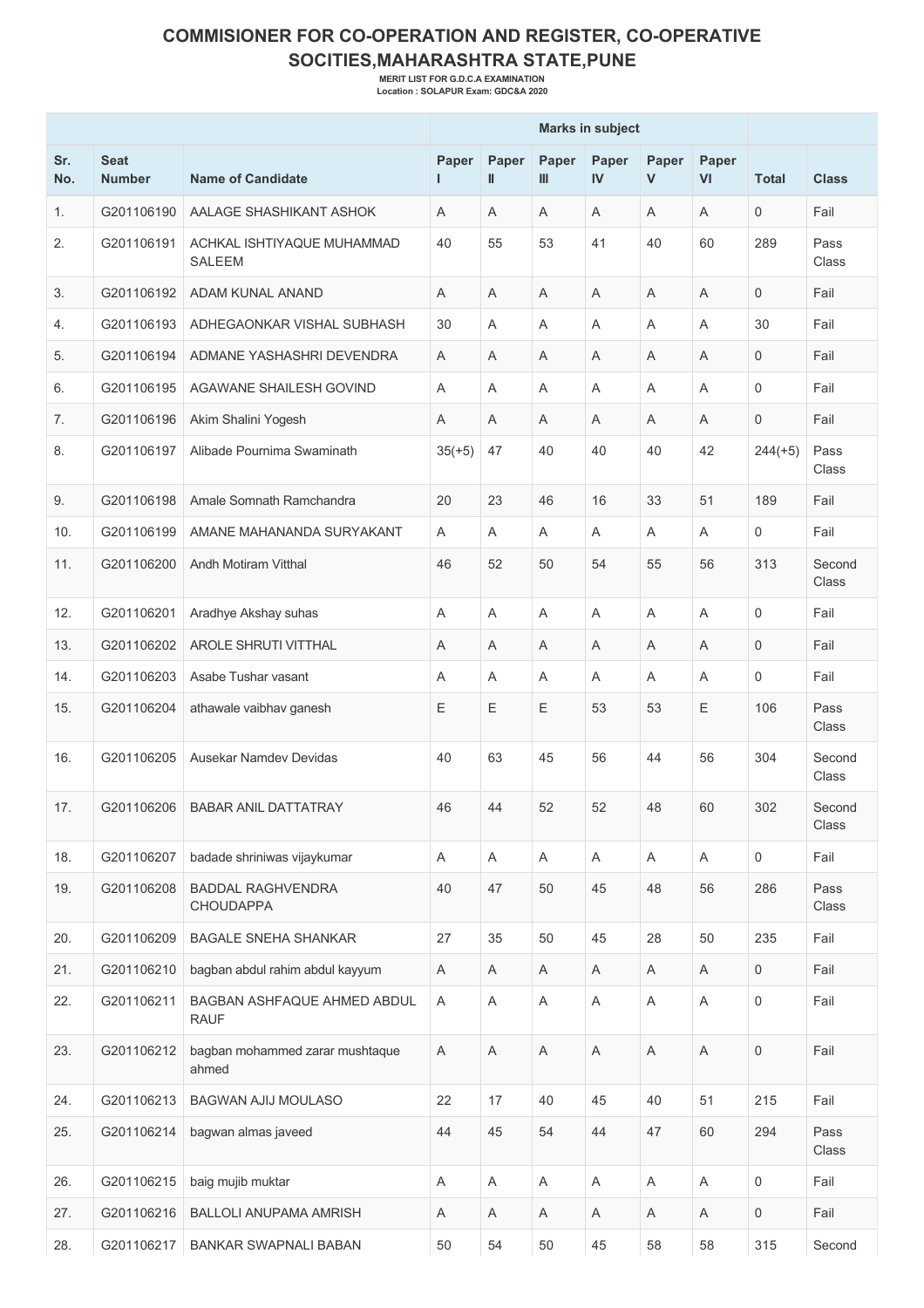|            |                              |                                               |             | <b>Marks in subject</b> |             |                           |            |             |                     |                 |
|------------|------------------------------|-----------------------------------------------|-------------|-------------------------|-------------|---------------------------|------------|-------------|---------------------|-----------------|
| Sr.<br>No. | <b>Seat</b><br><b>Number</b> | <b>Name of Candidate</b>                      | Paper<br>ш  | Paper<br>Ш              | Paper<br>Ш  | Paper<br>IV               | Paper<br>V | Paper<br>VI | <b>Total</b>        | <b>Class</b>    |
|            |                              |                                               |             |                         |             |                           |            |             |                     | Class           |
| 29.        | G201106218                   | <b>BANSODE KARUNA BIRAPPA</b>                 | A           | A                       | A           | A                         | A          | A           | $\mathbf 0$         | Fail            |
| 30.        | G201106219                   | Bansode Sandeep Yadav                         | Α           | A                       | Α           | A                         | Α          | A           | 0                   | Fail            |
| 31.        | G201106220                   | <b>BARADE SOMNATH JALINDAR</b>                | Α           | A                       | A           | A                         | Α          | A           | $\mathbf 0$         | Fail            |
| 32.        | G201106221                   | Barasawade priyanka gopal                     | Α           | Α                       | Α           | A                         | Α          | A           | $\mathbf 0$         | Fail            |
| 33.        | G201106222                   | <b>BARASKAR GANESH SHARAD</b>                 | Α           | Α                       | Α           | Α                         | A          | A           | $\mathbf 0$         | Fail            |
| 34.        | G201106223                   | Barbole Sandhya Sunil                         | Α           | A                       | A           | A                         | A          | A           | $\mathbf 0$         | Fail            |
| 35.        | G201106224                   | barbote mahesh dnyaneshwar                    | Α           | Α                       | Α           | Α                         | Α          | Α           | 0                   | Fail            |
| 36.        | G201106225                   | bargale Amit Vijaykumar                       | Α           | Α                       | Α           | A                         | Α          | A           | $\mathbf 0$         | Fail            |
| 37.        | G201106226                   | <b>BARHANPURE PRABHAKAR</b><br><b>SHANKAR</b> | 22          | 29                      | 15          | 20                        | 32         | 43          | 161                 | Fail            |
| 38.        | G201106227                   | basude prashant vitthal                       | A           | Α                       | A           | A                         | Α          | A           | $\mathbf 0$         | Fail            |
| 39.        | G201106228                   | BATGERI JYOTI SIDDHESHWAR                     | A           | Α                       | 34          | A                         | Α          | A           | 34                  | Fail            |
| 40.        | G201106229                   | <b>BEG ARIPHALI MUKTARALI</b>                 | Α           | Α                       | Α           | A                         | Α          | A           | $\mathbf 0$         | Fail            |
| 41.        | G201106230                   | <b>BEG JAVED MUKTHARALI</b>                   | Α           | Α                       | A           | A                         | Α          | A           | $\mathbf 0$         | Fail            |
| 42.        | G201106231                   | belsare vedavati chandrashekhar               | 20          | Ε                       | 43          | 40                        | 27         | 34          | 164                 | Fail            |
| 43.        | G201106232                   | <b>Bhatti Rohit Ram</b>                       | A           | Α                       | A           | A                         | A          | Α           | 0                   | Fail            |
| 44.        | G201106233                   | bhiman priyanka ramesh                        | Α           | A                       | Α           | A                         | A          | A           | $\mathbf 0$         | Fail            |
| 45.        | G201106234                   | bhise sharayu chandrakant                     | $53(+3)$    | 57                      | 63          | 64                        | 60         | 60          | $357(+3)$           | First<br>Class  |
| 46.        | G201106235                   | Bhogavkar Shubham Satish                      | A           | A                       | Α           | A                         | Α          | Α           | 0                   | Fail            |
| 47.        | G201106236                   | bhojane shital nana                           | Ε           | Ε                       | Ε           | $\mathsf A$               | Α          | Ε           | $\mathbf 0$         | Fail            |
| 48.        | G201106237                   | <b>BHOPALE DIPTI DILIP</b>                    | Α           | A                       | Α           | Α                         | A          | A           | $\mathsf{O}\xspace$ | Fail            |
| 49.        | G201106238                   | <b>BHOSALE PRAJAKTA PRAMOD</b>                | 50          | 57                      | 61          | 58                        | 57         | 51          | 334                 | Second<br>Class |
| 50.        | G201106239                   | <b>Bhosale Prasad Narayan</b>                 | Α           | Α                       | $\mathsf A$ | $\boldsymbol{\mathsf{A}}$ | Α          | A           | $\mathsf{O}$        | Fail            |
| 51.        | G201106240                   | <b>BHOSALE SHRIKANT SATISH</b>                | 5           | $\overline{7}$          | 18          | 15                        | 18         | 42          | 105                 | Fail            |
| 52.        | G201106241                   | <b>BHOSALE SNEHAL PRABHAKAR</b>               | Α           | $\mathsf A$             | Α           | Α                         | Α          | E           | 0                   | Fail            |
| 53.        | G201106242                   | BHOSALE YOGESH SHAHAJIRAO                     | 4           | 5                       | 14          | 15                        | 11         | 34          | 83                  | Fail            |
| 54.        | G201106243                   | <b>BHUITE ROHINI TANAJI</b>                   | Α           | A                       | Α           | Α                         | A          | A           | $\mathbf 0$         | Fail            |
| 55.        | G201106244                   | BHUJANG ADITYA Damodar                        | $\mathsf A$ | A                       | $\mathsf A$ | $\mathsf A$               | Α          | $\mathsf A$ | $\mathsf{O}\xspace$ | Fail            |
| 56.        | G201106245                   | BHUJBAL PRATIKSHA RAJESH                      | Α           | A                       | Α           | Α                         | A          | Α           | $\mathbf 0$         | Fail            |
| 57.        | G201106246                   | <b>BHUJBAL PREETI RAJESH</b>                  | Α           | A                       | Α           | Α                         | A          | Α           | $\mathbf 0$         | Fail            |
| 58.        | G201106247                   | <b>BHUTNALE SHOBHA SIDRAM</b>                 | A           | A                       | A           | A                         | A          | A           | $\mathsf{O}\xspace$ | Fail            |
| 59.        | G201106248                   | bile rohini rajaram                           | Α           | A                       | Α           | Α                         | A          | A           | $\mathbf 0$         | Fail            |
| 60.        | G201106249                   | Bindage Preeti Kallappa                       | Ε           | Ε                       | $\mathsf A$ | A                         | Α          | A           | $\mathsf{O}$        | Fail            |
| 61.        | G201106250                   | BIRAJDAR CHARUDATT SHRINIVAS                  | 53          | 25                      | 40          | 45                        | 57         | 46          | 266                 | Fail            |
| 62.        | G201106251                   | birajdar mahasiddha dharmrao                  | Α           | Α                       | Α           | A                         | A          | A           | 0                   | Fail            |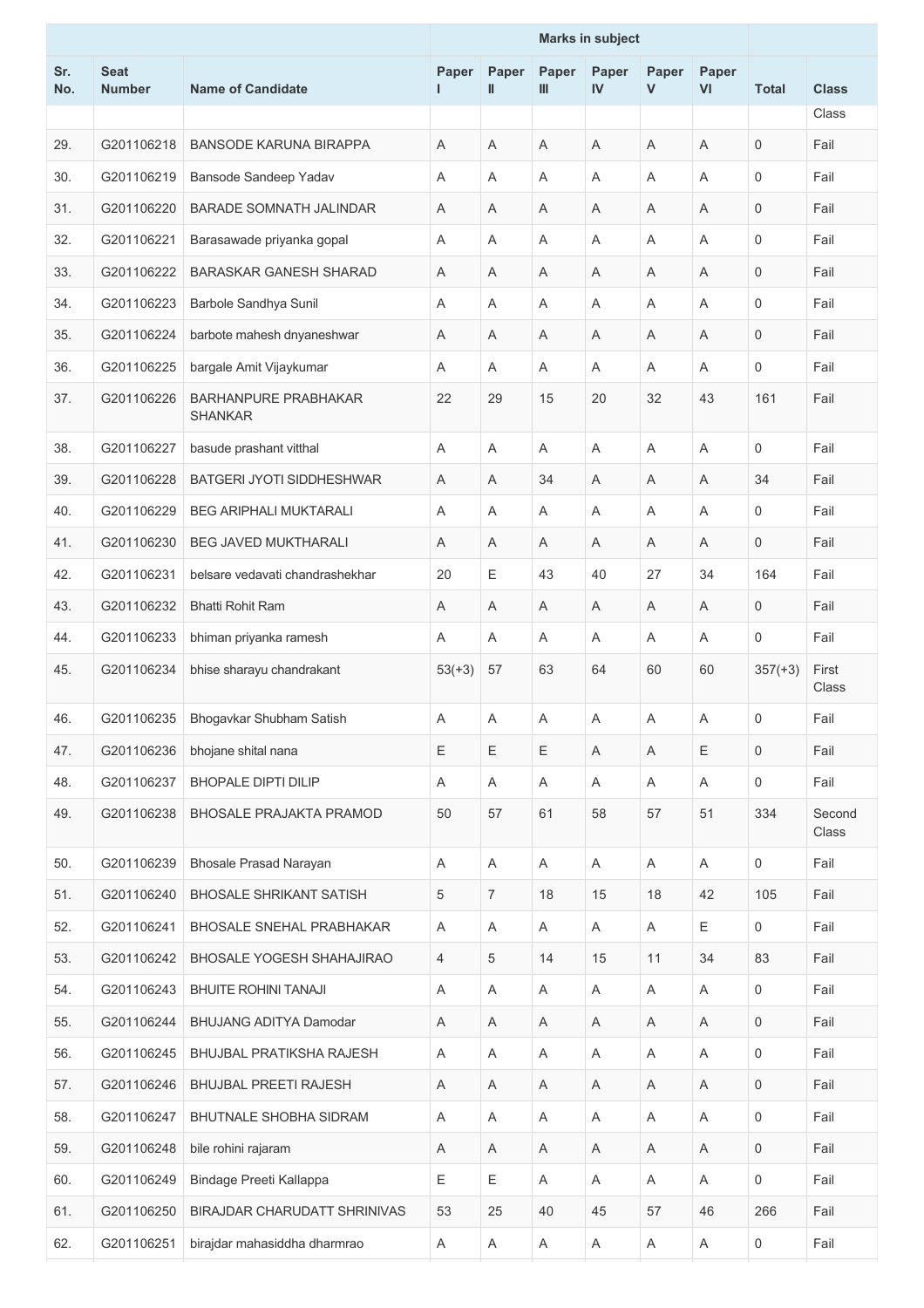|            |                              |                                                   | <b>Marks in subject</b> |            |            |             |            |             |                     |                 |
|------------|------------------------------|---------------------------------------------------|-------------------------|------------|------------|-------------|------------|-------------|---------------------|-----------------|
| Sr.<br>No. | <b>Seat</b><br><b>Number</b> | <b>Name of Candidate</b>                          | Paper<br>ш              | Paper<br>Ш | Paper<br>Ш | Paper<br>IV | Paper<br>V | Paper<br>VI | <b>Total</b>        | <b>Class</b>    |
| 63.        | G201106252                   | BIRAJDAR PRANALI VISHWESHWAR                      | A                       | A          | A          | A           | A          | A           | 0                   | Fail            |
| 64.        | G201106253                   | BIRAJDAR PRIYANKA AMASIDH                         | 58                      | 67         | 60         | $54(+2)$    | 62         | 57          | $358(+2)$           | First<br>Class  |
| 65.        | G201106254                   | BIRAJDAR REKHA CHANDRAKANT                        | 44                      | 56         | 51         | 45          | 55         | 52          | 303                 | Second<br>Class |
| 66.        | G201106255                   | <b>BIRAJDAR SUJATA SHANKAR</b>                    | A                       | Α          | Α          | A           | Α          | A           | 0                   | Fail            |
| 67.        | G201106256                   | <b>BOLLI SIDRAM RAMCHANDRA</b>                    | A                       | A          | A          | A           | Α          | A           | $\mathbf 0$         | Fail            |
| 68.        | G201106257                   | Burkul Dhanashri basaweshwar                      | 40                      | 63         | 42         | 41          | 43         | E           | 229                 | Pass<br>Class   |
| 69.        | G201106258                   | CHALWADI SHUBHANGI PRAKASH                        | 54                      | 33         | 46         | 42          | 53         | 51          | 279                 | Fail            |
| 70.        | G201106259                   | CHANDOLE BHARGAV BHARAT                           | A                       | Α          | Α          | A           | Α          | A           | 0                   | Fail            |
| 71.        | G201106260                   | <b>CHANDOLE HARSHADA</b><br><b>CHANDRASHEKHAR</b> | 50                      | 58         | 54         | 43          | 53         | 50          | 308                 | Second<br>Class |
| 72.        | G201106261                   | chandole shraddha chandrashekhar                  | 52                      | 74         | 63         | 42          | 50         | 51          | 332                 | Second<br>Class |
| 73.        | G201106262                   | CHANSHETTI MANOJ KASHINATH                        | A                       | A          | Α          | A           | Α          | A           | $\mathbf 0$         | Fail            |
| 74.        | G201106263                   | CHATAKE VAISHNAVI DATTATRAYA                      | 46                      | $35(+5)$   | 46         | 40          | 50         | 47          | $264(+5)$           | Pass<br>Class   |
| 75.        | G201106264                   | CHAUHAN MITALI PANKAJ                             | 43                      | 56         | 41         | $36(+4)$    | 50         | 42          | $268(+4)$           | Pass<br>Class   |
| 76.        | G201106265                   | CHAVAN AKASH VISHWANATH                           | A                       | Α          | Α          | A           | Α          | A           | 0                   | Fail            |
| 77.        | G201106266                   | chavan digambar Rangnath                          | Α                       | A          | Α          | A           | Α          | Α           | 0                   | Fail            |
| 78.        | G201106267                   | CHAVAN NAGESH KUMAR                               | Α                       | A          | Α          | Α           | Α          | Α           | 0                   | Fail            |
| 79.        | G201106268                   | CHAVAN NEERAJ DILIP                               | 42                      | $36(+4)$   | 51         | 43          | 41         | 47          | $260(+4)$           | Pass<br>Class   |
| 80.        | G201106269                   | CHAVAN RAJENDRA HEMANTRAO                         | A                       | A          | A          | A           | A          | A           | 0                   | Fail            |
| 81.        | G201106270                   | CHAVAN SAGAR DHANANJAY                            | A                       | Α          | A          | A           | Α          | A           | $\mathbf 0$         | Fail            |
| 82.        | G201106271                   | chavan sonali sanjay                              | Α                       | A          | Α          | A           | Α          | A           | $\mathbf 0$         | Fail            |
| 83.        | G201106272                   | CHELEKAR ASHWANITH SUHAS                          | 40                      | 19         | 45         | 45          | Ε          | Ε           | 149                 | Fail            |
| 84.        | G201106273                   | CHIKANE VAIBHAV VIJAY                             | E                       | 25         | E          | Ε           | Ε          | Ε           | 25                  | Fail            |
| 85.        | G201106274                   | CHINTA VAISHNAVI ARUN                             | 50                      | 60         | 60         | 43          | 52         | 48          | 313                 | Second<br>Class |
| 86.        | G201106275                   | CHOUDHARI POONAM<br>CHANDRAKANT                   | A                       | A          | A          | A           | A          | A           | $\mathbf 0$         | Fail            |
| 87.        | G201106276                   | CHOUGULE BASAVRAJ<br><b>BHIMASHANKAR</b>          | Α                       | Α          | A          | A           | A          | A           | $\mathbf 0$         | Fail            |
| 88.        | G201106277                   | Chougule Pratiksha Sham                           | A                       | A          | Α          | Α           | A          | Α           | $\mathsf{O}\xspace$ | Fail            |
| 89.        | G201106278                   | Dake Balasaheb Ramrao                             | Α                       | 20         | A          | A           | 52         | 35          | 107                 | Fail            |
| 90.        | G201106279                   | <b>DALVE PRASHANT SHRIHARI</b>                    | A                       | Α          | A          | A           | A          | A           | $\mathsf{O}\xspace$ | Fail            |
| 91.        | G201106280                   | DANGE UTKARSH JAYANT                              | Ε                       | Е          | Α          | A           | A          | A           | 0                   | Fail            |
| 92.        | G201106281                   | <b>DASARI ROHITKUMAR</b><br>PURUSHOTTAM           | Α                       | Α          | Α          | Α           | Α          | Α           | 0                   | Fail            |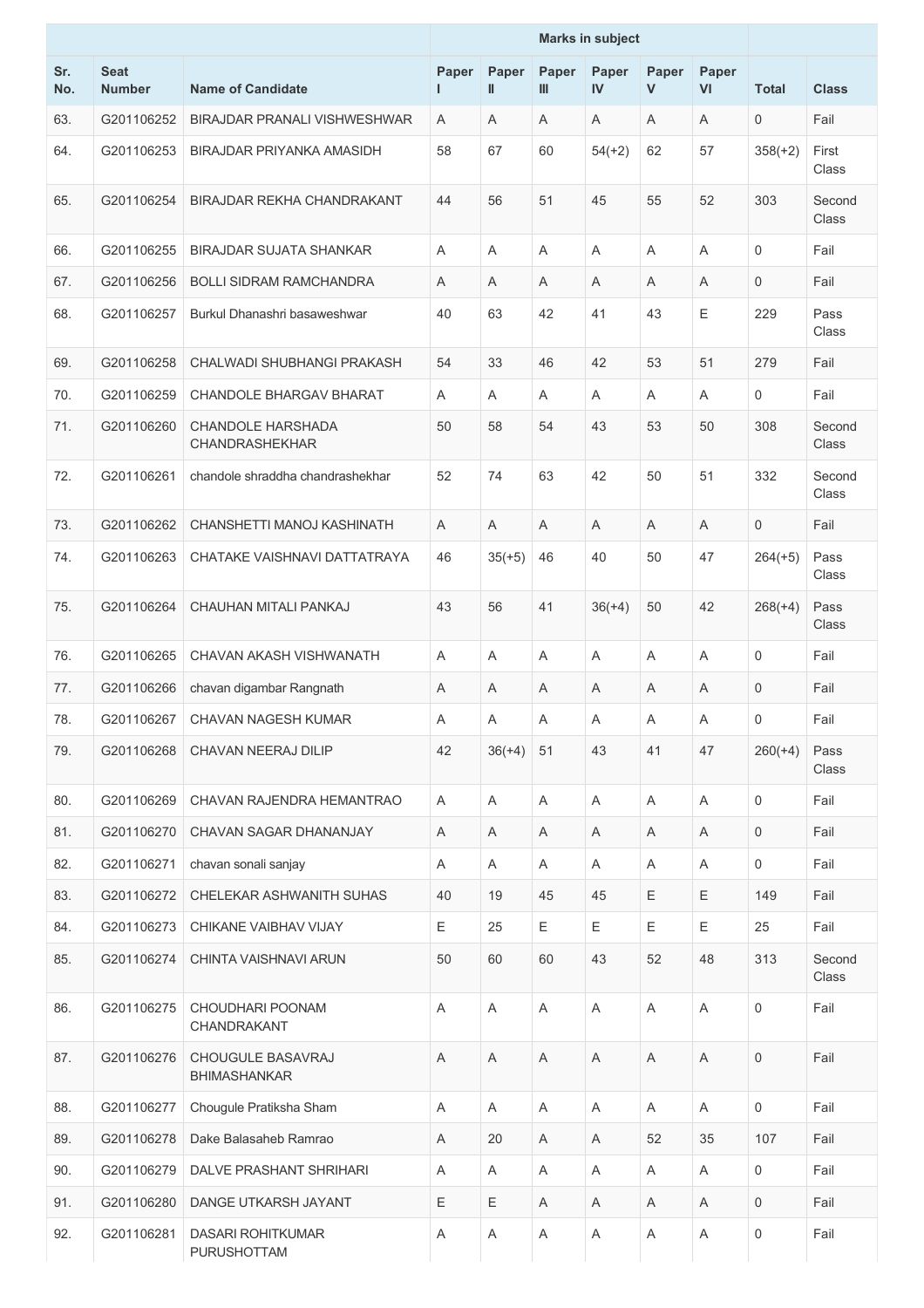|            |                              |                                           |            | <b>Marks in subject</b> |                           |                |                |             |                |               |
|------------|------------------------------|-------------------------------------------|------------|-------------------------|---------------------------|----------------|----------------|-------------|----------------|---------------|
| Sr.<br>No. | <b>Seat</b><br><b>Number</b> | <b>Name of Candidate</b>                  | Paper<br>L | Paper<br>Ш              | Paper<br>Ш                | Paper<br>IV    | Paper<br>V     | Paper<br>VI | <b>Total</b>   | <b>Class</b>  |
| 93.        | G201106282                   | DAYAMA GOPAL SANTOSH                      | Α          | Α                       | A                         | A              | A              | A           | $\mathsf 0$    | Fail          |
| 94.        | G201106283                   | deshmane dayasagar siddheshwar            | A          | Α                       | A                         | A              | Α              | A           | $\mathbf 0$    | Fail          |
| 95.        | G201106284                   | deshmukh amol dattatrya                   | Ε          | 18                      | 40                        | Е              | 43             | 28          | 129            | Fail          |
| 96.        | G201106285                   | <b>DESHPANDE PADMAJA MILIND</b>           | Α          | Α                       | Α                         | A              | Α              | A           | 0              | Fail          |
| 97.        | G201106286                   | deshpande swati amol                      | Α          | Α                       | Α                         | A              | Α              | A           | $\mathbf 0$    | Fail          |
| 98.        | G201106287                   | DESHPANDE UDAY SHRIKANT                   | A          | A                       | A                         | A              | Α              | A           | $\mathbf 0$    | Fail          |
| 99.        | G201106288                   | DESHPANDE VAIBHAV SHRIKANT                | 40         | 32                      | 42                        | 36             | 45             | 40          | 235            | Fail          |
| 100.       | G201106289                   | <b>DETHE AKSHAY SUGRIV</b>                | A          | A                       | A                         | A              | Α              | A           | $\mathbf 0$    | Fail          |
| 101.       | G201106290                   | dhage shubhangi jyotiram                  | Α          | A                       | Α                         | A              | Α              | Α           | $\mathbf 0$    | Fail          |
| 102.       | G201106291                   | DHAGE VITTHAL DATTATRAY                   | A          | Α                       | A                         | A              | Α              | A           | $\mathbf 0$    | Fail          |
| 103.       | G201106292                   | DHAINJE LAKHAN SUBHASH                    | Α          | A                       | A                         | A              | A              | Α           | $\mathbf 0$    | Fail          |
| 104.       | G201106293                   | DHAWALE ARCHANA SACHIN                    | 40         | 26                      | 40                        | 41             | 44             | 40          | 231            | Fail          |
| 105.       | G201106294                   | DHAWARE SEEMA ARJUN                       | A          | A                       | A                         | A              | A              | A           | $\mathbf 0$    | Fail          |
| 106.       | G201106295                   | DHEKALE SHANKAR TULSHIRAM                 | Α          | Α                       | Α                         | Α              | Α              | A           | 0              | Fail          |
| 107.       | G201106296                   | DHEPE RUTUJA SANJAY                       | Α          | Α                       | A                         | A              | Α              | A           | $\mathbf 0$    | Fail          |
| 108.       | G201106297                   | DHERE RANJANA SUNIL                       | Α          | A                       | A                         | A              | Α              | A           | $\mathbf 0$    | Fail          |
| 109.       | G201106298                   | DHERE AMRUTA SUNIL                        | Α          | Α                       | A                         | A              | Α              | Α           | $\mathbf 0$    | Fail          |
| 110.       | G201106299                   | Dhope Keval Nandkumar                     | A          | A                       | Е                         | A              | Ε              | E           | $\mathbf 0$    | Fail          |
| 111.       | G201106300                   | DHUMAL BHAGYASHRI VITTHAL                 | Α          | A                       | Α                         | Α              | Α              | A           | $\overline{0}$ | Fail          |
| 112.       | G201106301                   | diddi Rachana shrihari                    | 3          | 26                      | 29                        | 5              | 14             | 35          | 112            | Fail          |
| 113.       | G201106302                   | DIDDI SUBHASH NAGNATH                     | 28         | 31                      | 50                        | $\overline{4}$ | $\overline{7}$ | 31          | 151            | Fail          |
| 114.       | G201106303                   | DIGHE KALYANI SHANKAR                     | Α          | A                       | Α                         | Α              | A              | Α           | 0              | Fail          |
| 115.       | G201106304                   | Dixit Akash Ravikant                      | Α          | A                       | Α                         | Α              | Α              | Α           | 0              | Fail          |
| 116.       | G201106305                   | Doke Akshay Dilip                         | Α          | A                       | Α                         | A              | Α              | A           | 0              | Fail          |
| 117.       | G201106306                   | DOKE SIDDHESWAR SUKHADEV                  | Α          | A                       | Α                         | Α              | Α              | A           | 0              | Fail          |
| 118.       | G201106307                   | dolare Parmita Sumedh                     | Α          | A                       | $\boldsymbol{\mathsf{A}}$ | A              | Α              | Α           | 0              | Fail          |
| 119.       | G201106308                   | DOMAL DEEPAK PRAKASH                      | 40         | 46                      | 58                        | 30             | A              | A           | 174            | Fail          |
| 120.       | G201106309                   | DONGARE PRAVIN BALASAHEB                  | A          | Α                       | Α                         | A              | Α              | A           | 0              | Fail          |
| 121.       | G201106310                   | dontul shamprasad shriniwas               | Ε          | Ε                       | Ε                         | A              | A              | Ε           | 0              | Fail          |
| 122.       | G201106311                   | DUDHALE SAYAPPA KALLAPPA                  | 50         | 44                      | 44                        | 53             | 50             | $\mathsf E$ | 241            | Pass<br>Class |
| 123.       | G201106312                   | DULANGE MONIKA JITENDRA                   | A          | Α                       | A                         | A              | Α              | A           | 0              | Fail          |
| 124.       | G201106313                   | Dupade Dhananjay Uttam                    | 47         | 41                      | Ε                         | 45             | Ε              | $\mathsf E$ | 133            | Pass<br>Class |
| 125.       | G201106314                   | DURGAM RAMYAKRUSHNA<br><b>KRUSHNAHARI</b> | 34         | 34                      | 44                        | 44             | 47             | 44          | 247            | Fail          |
| 126.       | G201106315                   | faniband arbaaz m kasim                   | 57         | $35(+5)$                | 53                        | 55             | 55             | 58          | $313(+5)$      | Pass<br>Class |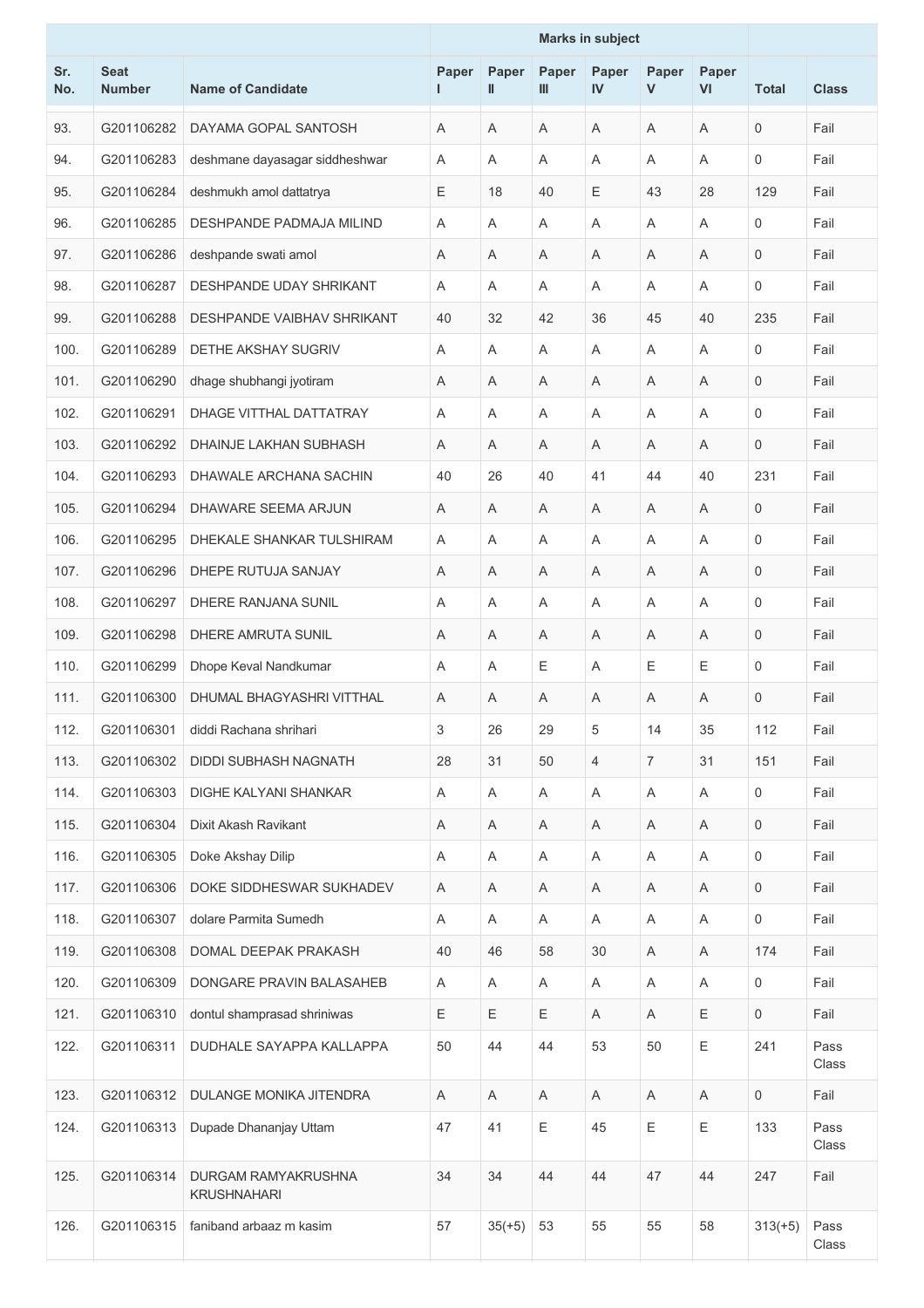|            |                              |                                          | <b>Marks in subject</b> |            |             |                       |            |                           |                     |                 |
|------------|------------------------------|------------------------------------------|-------------------------|------------|-------------|-----------------------|------------|---------------------------|---------------------|-----------------|
| Sr.<br>No. | <b>Seat</b><br><b>Number</b> | <b>Name of Candidate</b>                 | Paper<br>L              | Paper<br>Ш | Paper<br>Ш  | Paper<br>$\mathbf{N}$ | Paper<br>V | Paper<br>VI               | <b>Total</b>        | <b>Class</b>    |
| 127.       | G201106316                   | <b>FULMAMDI SANA BEGUM SAIFAN</b><br>SAB | 43                      | 40         | 52          | 54                    | 55         | 55                        | 299                 | Pass<br>Class   |
| 128.       | G201106317                   | <b>GADAVE ROHINI IRANNA</b>              | 50                      | 40         | 54          | 44                    | 70         | 54                        | 312                 | Second<br>Class |
| 129.       | G201106318                   | <b>GADDE LAVANYA KRISHNAHARI</b>         | A                       | Α          | Α           | Α                     | Α          | A                         | $\mathbf 0$         | Fail            |
| 130.       | G201106319                   | <b>GADDI SANTOSH SHIVAPUTRA</b>          | A                       | Α          | Α           | A                     | Α          | A                         | $\mathbf 0$         | Fail            |
| 131.       | G201106320                   | <b>GAIKWAD NAGNATH MARUTI</b>            | Α                       | Α          | Α           | A                     | Α          | A                         | 0                   | Fail            |
| 132.       | G201106321                   | Gaikwad Pramita Sunil                    | A                       | Α          | Α           | A                     | A          | A                         | 0                   | Fail            |
| 133.       | G201106322                   | <b>GAIKWAD SARIKA BASU</b>               | Α                       | Α          | Α           | A                     | Α          | A                         | $\mathbf 0$         | Fail            |
| 134.       | G201106323                   | <b>GAIKWAD SNEHAL BALASAHEB</b>          | A                       | Α          | Α           | A                     | A          | A                         | $\mathbf 0$         | Fail            |
| 135.       | G201106324                   | Gaikwad Vaibhay Mahadeo                  | A                       | Α          | Α           | A                     | Α          | A                         | $\mathbf 0$         | Fail            |
| 136.       | G201106325                   | <b>GAJAKOSH PREETI SHARANU</b>           | Α                       | A          | A           | A                     | Α          | A                         | 0                   | Fail            |
| 137.       | G201106326                   | <b>GANGAVATI PALLAVI VISHWANATH</b>      | A                       | A          | A           | A                     | A          | A                         | 0                   | Fail            |
| 138.       | G201106327                   | garampalli sachin Sunil                  | 29                      | 32         | 41          | 40                    | 33         | 44                        | 219                 | Fail            |
| 139.       | G201106328                   | Gatti Vinayak Ramdas                     | $35(+5)$                | 40         | 53          | 52                    | 52         | 48                        | $280(+5)$           | Pass<br>Class   |
| 140.       | G201106329                   | <b>GAVALI SHASHANK RAMCHANDRA</b>        | A                       | Α          | Α           | A                     | A          | A                         | $\mathbf 0$         | Fail            |
| 141.       | G201106330                   | <b>GAVHANE SANDIP NAMDEV</b>             | A                       | Α          | Е           | Е                     | Ε          | A                         | 0                   | Fail            |
| 142.       | G201106331                   | Gavhane Uma Nagnath                      | A                       | Α          | Α           | A                     | A          | A                         | 0                   | Fail            |
| 143.       | G201106332                   | <b>GAWARE PRITI SOMNATH</b>              | Α                       | A          | Α           | Α                     | Α          | A                         | 0                   | Fail            |
| 144.       | G201106333                   | gaygopal shailesh bhimrao                | 25                      | 46         | 40          | 42                    | 45         | 48                        | 246                 | Fail            |
| 145.       | G201106334                   | <b>GHODAKE PRIYA ARUN</b>                | 42                      | 33         | 41          | 23                    | 41         | 50                        | 230                 | Fail            |
| 146.       | G201106335                   | <b>GHODKE TEJAL PRASHANT</b>             | 40                      | 76         | 54          | 50                    | 50         | 50                        | 320                 | Second<br>Class |
| 147.       | G201106336                   | Ghongade Priyanka Prabhakar              | Α                       | A          | Α           | Α                     | Α          | Α                         | $\mathbf 0$         | Fail            |
| 148.       | G201106337                   | <b>GHULE RUPALI LAXMAN</b>               | Α                       | A          | Α           | A                     | A          | A                         | $\mathsf{O}\xspace$ | Fail            |
| 149.       | G201106338                   | <b>GHULE VINAYAK DILIP</b>               | Α                       | A          | Α           | Α                     | A          | Α                         | $\mathbf 0$         | Fail            |
| 150.       | G201106339                   | GIRGAON SARIKA RAMCHANDRA                | Α                       | A          | $\mathsf A$ | A                     | Α          | $\boldsymbol{\mathsf{A}}$ | $\mathbf 0$         | Fail            |
| 151.       | G201106340                   | Godase Akshay Appasaheb                  | Α                       | A          | Α           | A                     | Α          | A                         | 0                   | Fail            |
| 152.       | G201106341                   | Godase Rohit Gorakh                      | Α                       | A          | Α           | Α                     | A          | A                         | $\mathsf{O}\xspace$ | Fail            |
| 153.       | G201106342                   | godase vishal ashok                      | 45                      | 55         | 52          | 53                    | 50         | 47                        | 302                 | Second<br>Class |
| 154.       | G201106343                   | <b>GOSAVI AMAR DINKAR</b>                | Α                       | A          | Α           | Α                     | A          | Α                         | 0                   | Fail            |
| 155.       | G201106344                   | <b>GUJJAR NIKHIL NARAYAN</b>             | 11                      | 48         | Α           | A                     | Α          | A                         | 59                  | Fail            |
| 156.       | G201106345                   | <b>GUMATE VIKRAM DILIP</b>               | $34(+6)$                | 58         | 40          | 42                    | 40         | 50                        | $264(+6)$           | Pass<br>Class   |
| 157.       | G201106346                   | <b>GUNDAMI SUMAN SURESH</b>              | 40                      | 56         | 43          | 52                    | 51         | 48                        | 290                 | Pass<br>Class   |
| 158.       | G201106347                   | gund suhas shahu                         | 26                      | 35         | 29          | 42                    | 40         | 26                        | 198                 | Fail            |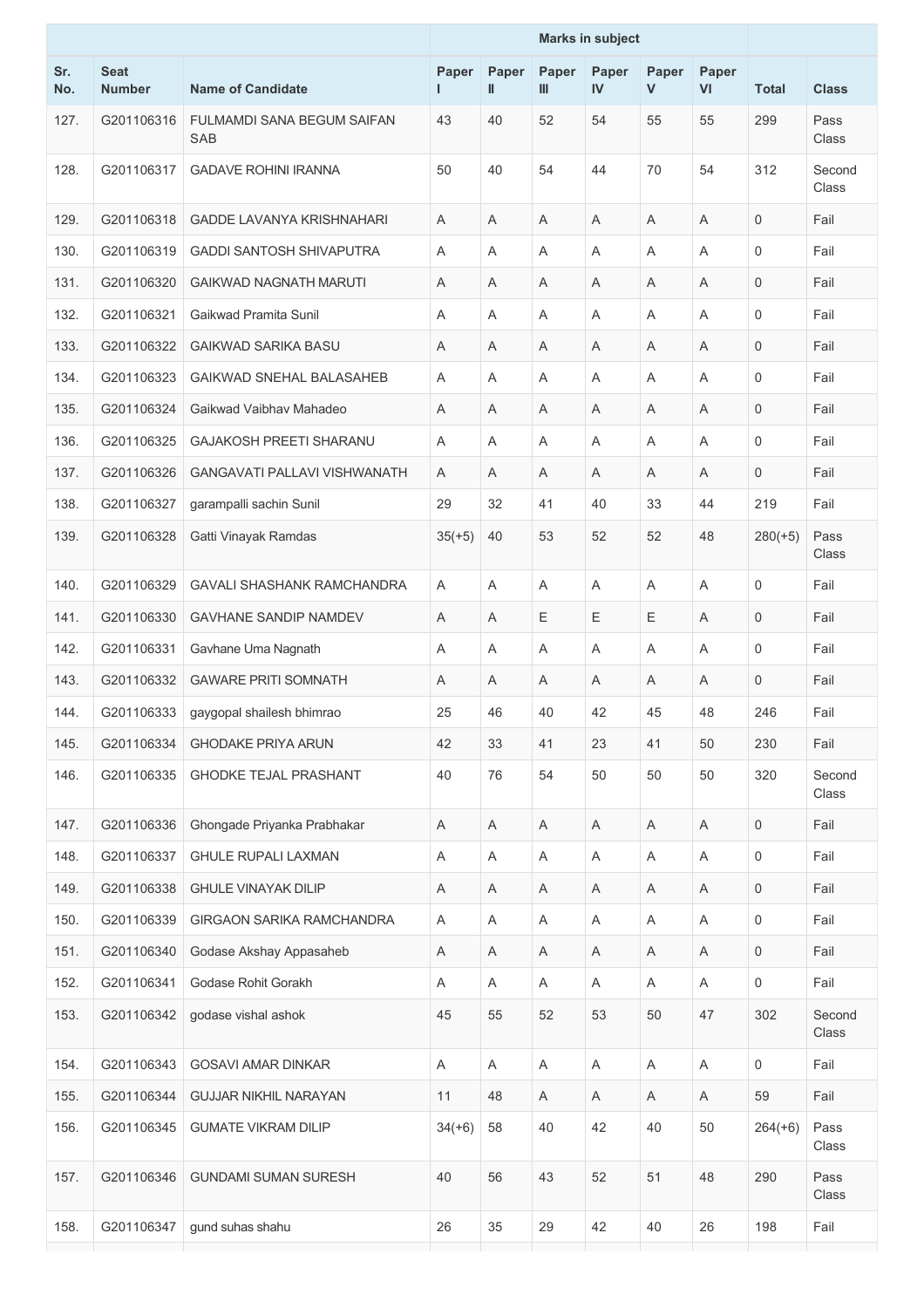|            |                              |                                     |             |            | <b>Marks in subject</b> |             |            |                           |                     |                 |
|------------|------------------------------|-------------------------------------|-------------|------------|-------------------------|-------------|------------|---------------------------|---------------------|-----------------|
| Sr.<br>No. | <b>Seat</b><br><b>Number</b> | <b>Name of Candidate</b>            | Paper<br>L  | Paper<br>Ш | Paper<br>Ш              | Paper<br>IV | Paper<br>V | Paper<br>VI               | <b>Total</b>        | <b>Class</b>    |
| 159.       | G201106348                   | <b>GUNJAL MARUTI DATTATRAY</b>      | Α           | Α          | Α                       | A           | A          | Α                         | 0                   | Fail            |
| 160.       | G201106349                   | <b>GUNNAL PRABHAKAR NAGNATH</b>     | A           | Α          | Α                       | A           | Α          | A                         | 0                   | Fail            |
| 161.       | G201106350                   | <b>GURAV POOJA GAURISHANKAR</b>     | 20          | 36         | 41                      | 45          | 45         | 35                        | 222                 | Fail            |
| 162.       | G201106351                   | Gurav Shubham Bapu                  | A           | Α          | Α                       | A           | Α          | A                         | 0                   | Fail            |
| 163.       | G201106352                   | hachadad rajashri shrishail         | A           | Α          | A                       | A           | Α          | A                         | 0                   | Fail            |
| 164.       | G201106353                   | HAJARE BANDOPANT YALLAPPA           | 40          | 15         | 47                      | 45          | 40         | 42                        | 229                 | Fail            |
| 165.       | G201106354                   | Hanchate Pritesh Prakash            | A           | Α          | Α                       | A           | Α          | $\mathsf A$               | $\mathbf 0$         | Fail            |
| 166.       | G201106355                   | hardas rushikesh prakash            | 50          | 61         | Е                       | 53          | 60         | Ε                         | 224                 | Pass<br>Class   |
| 167.       | G201106356                   | Helkar Vidya Parmeshwar             | 50          | 66         | 50                      | 57          | 61         | 60                        | 344                 | Second<br>Class |
| 168.       | G201106357                   | Hibare Vijayraj Prashant            | A           | Α          | A                       | A           | A          | A                         | 0                   | Fail            |
| 169.       | G201106358                   | hiremath Yogita Dayanand            | 12          | 35         | 42                      | 50          | 51         | 34                        | 224                 | Fail            |
| 170.       | G201106359                   | HOMKAR SHUBHAM SHIVAJI              | Α           | Α          | Α                       | Α           | Α          | A                         | 0                   | Fail            |
| 171.       | G201106360                   | huli rutuja shrikant                | A           | Α          | Α                       | A           | Α          | A                         | 0                   | Fail            |
| 172.       | G201106361                   | HULJANTIWALE NITIN RAJENDRA         | Α           | Α          | Α                       | Α           | Α          | Α                         | 0                   | Fail            |
| 173.       | G201106362                   | hundekari jyotsna anil              | A           | Α          | Α                       | Α           | Α          | A                         | $\mathbf 0$         | Fail            |
| 174.       | G201106363                   | <b>IBRAMPURE VRUSHABH GURUMURTI</b> | A           | A          | Α                       | A           | Α          | $\overline{A}$            | $\mathbf 0$         | Fail            |
| 175.       | G201106364                   | <b>INAMDAR ADIBA SHAKIR</b>         | 25          | 57         | 50                      | 45          | 40         | 50                        | 267                 | Fail            |
| 176.       | G201106365                   | Ingale pooja krishna                | A           | Α          | Α                       | A           | Α          | A                         | 0                   | Fail            |
| 177.       | G201106366                   | IRABATTI BHAGYASHRI NAGESH          | Α           | A          | A                       | Α           | A          | Α                         | 0                   | Fail            |
| 178.       | G201106367                   | JABADE PRIYANKA PRASHANT            | Α           | Α          | A                       | Α           | Α          | $\boldsymbol{\mathsf{A}}$ | $\mathbf 0$         | Fail            |
| 179.       | G201106368                   | jadhav ashok fulchand               | Α           | Α          | Α                       | A           | A          | A                         | $\mathsf{O}\xspace$ | Fail            |
| 180.       | G201106369                   | JADHAV ANANT MARUTI                 | 34          | 31         | 34                      | 43          | 45         | 46                        | 233                 | Fail            |
| 181.       | G201106370                   | <b>JADHAV KOMAL DIPAK</b>           | 40          | 41         | Ε                       | 52          | 60         | Ε                         | 193                 | Pass<br>Class   |
| 182.       | G201106371                   | JADHAV NIKITA SHASHIKANT            | 30          | 36         | 55                      | 45          | 52         | 53                        | 271                 | Fail            |
| 183.       | G201106372                   | <b>jADHAV PRACHI RAJENDRA</b>       | 21          | 42         | 46                      | 29          | 45         | 40                        | 223                 | Fail            |
| 184.       | G201106373                   | jadhav prajakta ganapat             | $34(+6)$    | 42         | 44                      | 50          | 51         | 53                        | $274(+6)$           | Pass<br>Class   |
| 185.       | G201106374                   | Jadhav Sanjay Sukhadev              | 42          | 12         | Ε                       | Ε           | Ε          | Ε                         | 54                  | Fail            |
| 186.       | G201106375                   | JADHAV SHILPA ASHOK                 | Α           | Α          | Α                       | Α           | Α          | $\boldsymbol{\mathsf{A}}$ | $\mathbf 0$         | Fail            |
| 187.       | G201106376                   | JADHAV SNEHAL ANAND                 | Α           | Α          | Α                       | A           | A          | A                         | $\mathbf 0$         | Fail            |
| 188.       | G201106377                   | Jadhav Sudhakar Revanshiddh         | Α           | Α          | Α                       | Α           | Α          | Α                         | $\mathbf 0$         | Fail            |
| 189.       | G201106378                   | jadhav ujwala sambhaji              | $\mathsf A$ | A          | Α                       | $\mathsf A$ | Α          | $\boldsymbol{\mathsf{A}}$ | $\mathsf{O}\xspace$ | Fail            |
| 190.       | G201106379                   | JADHAV VIPUL VITTHAL                | Α           | Α          | Α                       | Α           | A          | Α                         | $\mathbf 0$         | Fail            |
| 191.       | G201106380                   | Jadhav Yashwant Rajaram             | 42          | 5          | 47                      | 45          | 63         | 46                        | 248                 | Fail            |
| 192.       | G201106381                   | JAGTAP SHASHIKANT GOVIND            | Α           | A          | Α                       | Α           | A          | Α                         | 0                   | Fail            |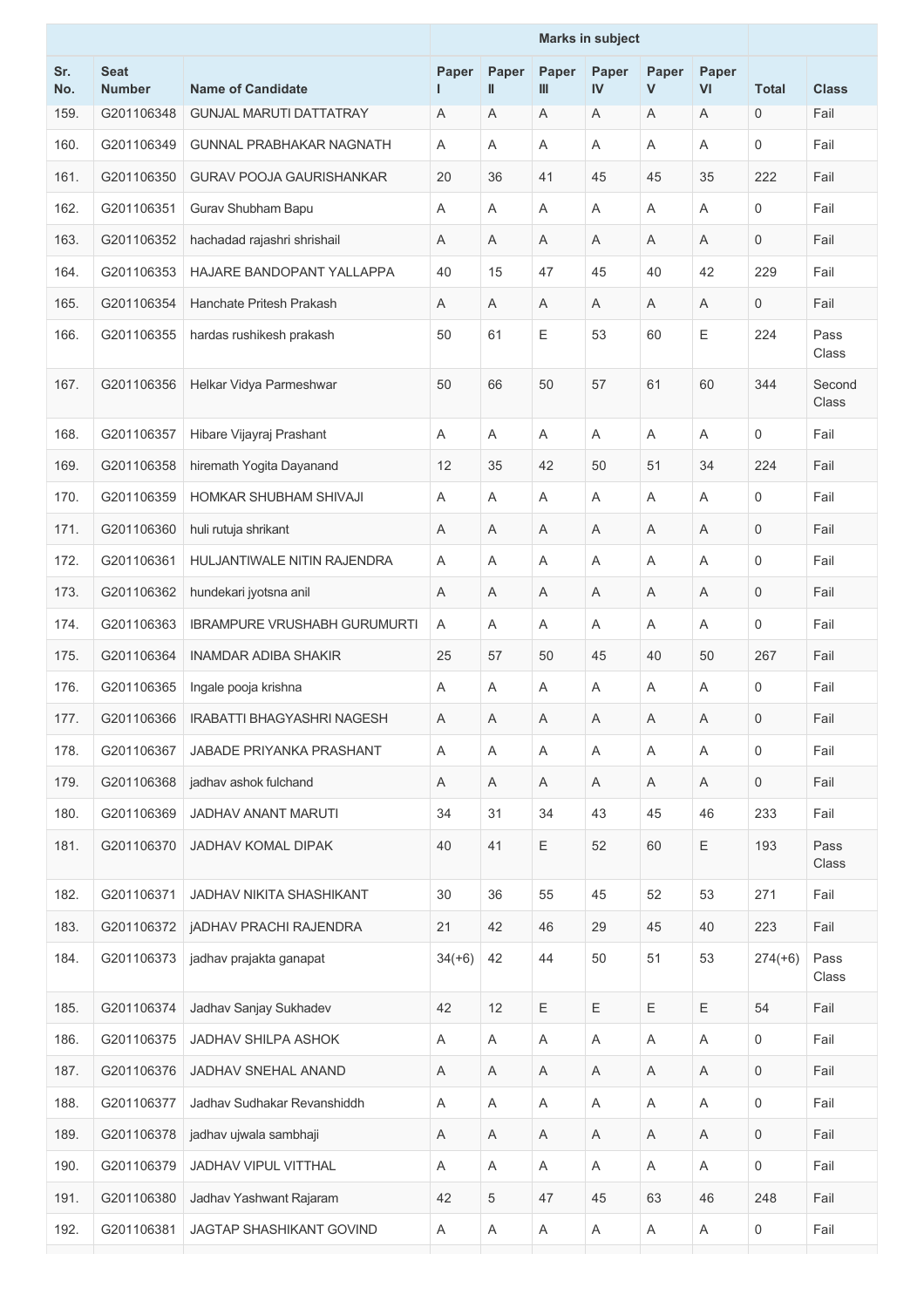|            |                              |                                            |             |                | <b>Marks in subject</b> |             |             |                           |                     |                 |
|------------|------------------------------|--------------------------------------------|-------------|----------------|-------------------------|-------------|-------------|---------------------------|---------------------|-----------------|
| Sr.<br>No. | <b>Seat</b><br><b>Number</b> | <b>Name of Candidate</b>                   | Paper<br>ш  | Paper<br>Ш     | Paper<br>Ш              | Paper<br>IV | Paper<br>V  | Paper<br>VI               | <b>Total</b>        | <b>Class</b>    |
| 193.       | G201106382                   | JAJU GOPAL PURUSHOTTAM                     | 50          | 76             | 58                      | 52          | 59          | 50                        | 345                 | Second<br>Class |
| 194.       | G201106383                   | JAMADAR SULTAN RAMJAN                      | A           | A              | A                       | A           | A           | A                         | $\mathbf 0$         | Fail            |
| 195.       | G201106384                   | JARE SAGUNA ABASO                          | A           | Α              | A                       | A           | A           | A                         | 0                   | Fail            |
| 196.       | G201106385                   | JAVALKAR SOUNDARYA SUBHASH                 | 40          | 72             | 62                      | 45          | 47          | 45                        | 311                 | Second<br>Class |
| 197.       | G201106386                   | JODMOTE MALLAPPA SATAPPA                   | A           | A              | A                       | A           | A           | A                         | $\mathbf 0$         | Fail            |
| 198.       | G201106387                   | <b>JOSHI SHARVARI PRAVIN</b>               | A           | A              | A                       | A           | A           | A                         | $\mathbf 0$         | Fail            |
| 199.       | G201106388                   | joshi suraj suresh                         | Α           | Α              | Α                       | Α           | Α           | Α                         | 0                   | Fail            |
| 200.       | G201106389                   | joshi Suyog Suresh                         | A           | A              | A                       | A           | A           | A                         | $\mathbf 0$         | Fail            |
| 201.       | G201106390                   | kadam malba charushila Dilip               | Α           | Α              | Α                       | A           | Α           | A                         | $\mathbf 0$         | Fail            |
| 202.       | G201106391                   | kadam samadhan vishnu                      | 44          | 41             | 53                      | 53          | 54          | 53                        | 298                 | Pass<br>Class   |
| 203.       | G201106392                   | KADAM TEJASHRI ARVIND                      | A           | Α              | A                       | A           | A           | A                         | $\mathbf 0$         | Fail            |
| 204.       | G201106393                   | KADPA MOHAMMAD ZAID MD<br><b>YASEEN</b>    | Ε           | Е              | Е                       | 53          | 44          | E                         | 97                  | Pass<br>Class   |
| 205.       | G201106394                   | KAKADE ONKAR JYOTIBA                       | A           | Α              | A                       | A           | Α           | Α                         | $\mathbf 0$         | Fail            |
| 206.       | G201106395                   | <b>KALBURGI SHRADDHA</b><br>SIDDHESHWAR    | Α           | A              | A                       | A           | Α           | A                         | $\mathsf{O}\xspace$ | Fail            |
| 207.       | G201106396                   | <b>KALEKAR ONKAR HARI</b>                  | 40          | 63             | 54                      | 54          | 56          | 50                        | 317                 | Second<br>Class |
| 208.       | G201106397                   | kale seema Dattatray                       | Α           | Α              | A                       | Α           | Α           | A                         | 0                   | Fail            |
| 209.       | G201106398                   | KALE SHIVANI DATTATRAYE                    | $\mathsf A$ | $\mathsf A$    | Α                       | A           | $\mathsf A$ | $\mathsf A$               | $\mathsf{O}$        | Fail            |
| 210.       | G201106399                   | Kale Vaishali Namdev                       | Ε           | Α              | Ε                       | Α           | Ε           | E                         | $\mathbf 0$         | Fail            |
| 211.       | G201106400                   | kalkeri swapnali sidram                    | 40          | $\overline{4}$ | 40                      | 25          | 52          | 40                        | 201                 | Fail            |
| 212.       | G201106401                   | Kalshetti Rameshwari Mallinath             | 43          | 51             | 47                      | 43          | 43          | 48                        | 275                 | Pass<br>Class   |
| 213.       | G201106402                   | KALWAL ATIK ABUBAKAR                       | A           | Α              | A                       | Α           | A           | $\boldsymbol{\mathsf{A}}$ | $\mathbf 0$         | Fail            |
| 214.       | G201106403                   | kambale vinaya mhalappa                    | Α           | Α              | Α                       | Α           | A           | A                         | $\mathbf 0$         | Fail            |
| 215.       | G201106404                   | kamble avinash kashinath                   | Ε           | A              | Α                       | Α           | A           | Α                         | $\mathbf 0$         | Fail            |
| 216.       | G201106405                   | Kamble abhijeet shrikant                   | A           | Α              | $\mathsf A$             | A           | Α           | $\boldsymbol{\mathsf{A}}$ | $\mathsf{O}\xspace$ | Fail            |
| 217.       | G201106406                   | KAMBLE ABHISHEK SHAVARAPPA                 | Α           | Α              | Α                       | Α           | A           | Α                         | $\mathbf 0$         | Fail            |
| 218.       | G201106407                   | Kamble Ajay Sanjay                         | 42          | 22             | 50                      | 44          | 50          | 40                        | 248                 | Fail            |
| 219.       | G201106408                   | Kamble Akshay Sanjay                       | 43          | 29             | 42                      | 45          | 56          | 44                        | 259                 | Fail            |
| 220.       | G201106409                   | KAMBLE DHANANJAYKUMAR<br><b>VISHNUPANT</b> | Α           | Α              | Α                       | Α           | A           | Α                         | 0                   | Fail            |
| 221.       | G201106410                   | KAMBLE MALIK DNYANBA                       | Α           | $\mathsf A$    | Α                       | Α           | Α           | $\mathsf A$               | $\mathsf{O}\xspace$ | Fail            |
| 222.       | G201106411                   | KANURKAR SANGITA GURULING                  | Α           | Α              | Α                       | Α           | A           | $\boldsymbol{\mathsf{A}}$ | $\mathsf{O}\xspace$ | Fail            |
| 223.       | G201106412                   | Kapale Yogesh Trimbak                      | Α           | Α              | Α                       | Α           | A           | Α                         | $\mathbf 0$         | Fail            |
| 224.       | G201106413                   | KARAPE PRAMOD CHANDRAKANT                  | Α           | A              | $\mathsf A$             | A           | Α           | $\boldsymbol{\mathsf{A}}$ | $\mathsf{0}$        | Fail            |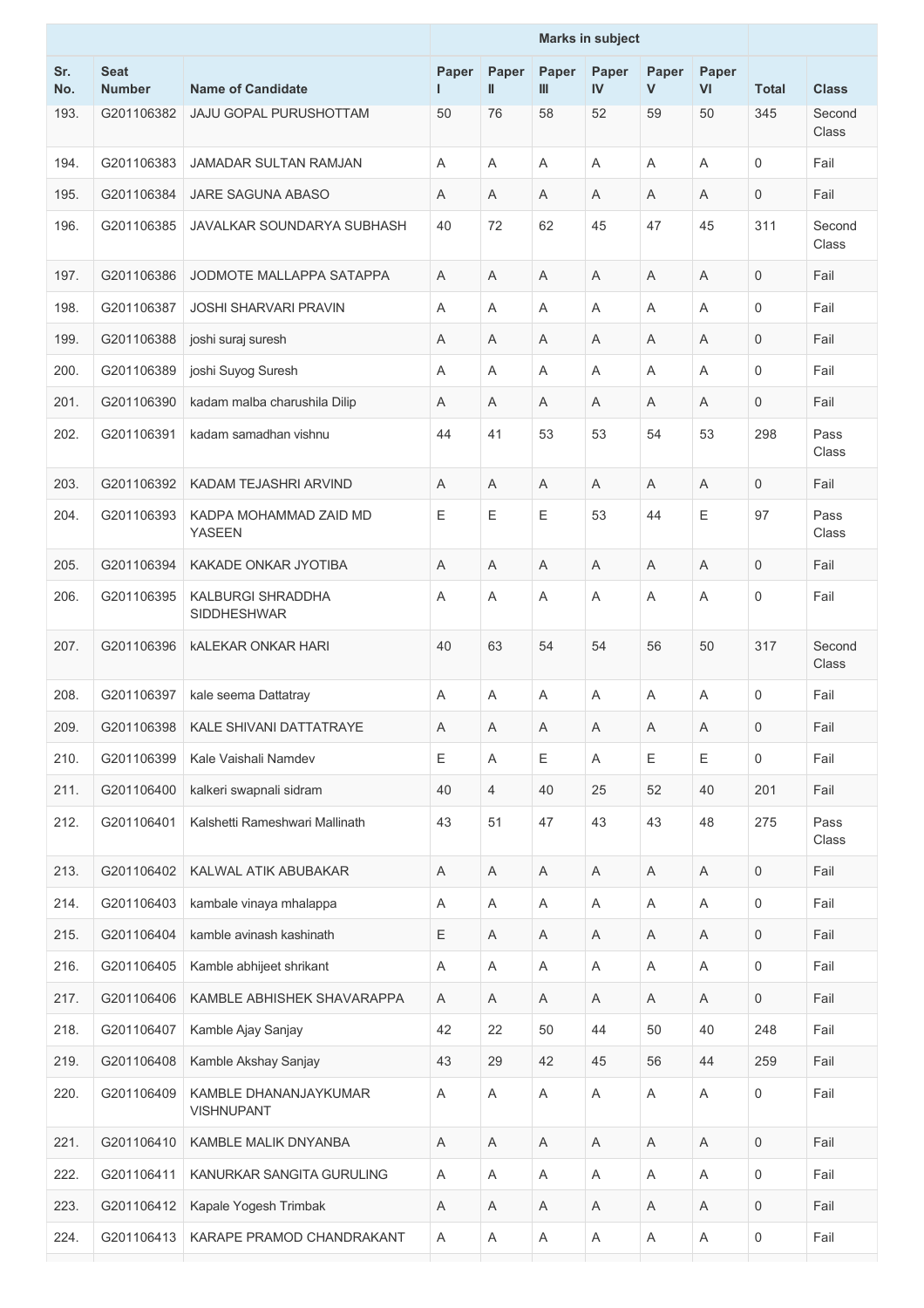|            |                              |                                       |            |            | <b>Marks in subject</b> |             |            |                |                     |                 |
|------------|------------------------------|---------------------------------------|------------|------------|-------------------------|-------------|------------|----------------|---------------------|-----------------|
| Sr.<br>No. | <b>Seat</b><br><b>Number</b> | <b>Name of Candidate</b>              | Paper<br>L | Paper<br>Ш | Paper<br>Ш              | Paper<br>IV | Paper<br>V | Paper<br>VI    | <b>Total</b>        | <b>Class</b>    |
| 225.       | G201106414                   | KARLI ABHIJIT BASAVRAJ                | 40         | 14         | 50                      | 45          | 48         | 42             | 239                 | Fail            |
| 226.       | G201106415                   | KARNALKAR MAMATA MOHAN                | 47         | $34(+6)$   | 52                      | 53          | 59         | 48             | $293(+6)$           | Pass<br>Class   |
| 227.       | G201106416                   | <b>KARPE AKASH VIJAY</b>              | Α          | Α          | A                       | Α           | A          | A              | 0                   | Fail            |
| 228.       | G201106417                   | KARWA ABHISHEK RADHAKISAN             | 30         | Е          | Е                       | 45          | 47         | E              | 122                 | Fail            |
| 229.       | G201106418                   | Kasabekar Archana Arvind              | 34         | 17         | 51                      | 51          | 57         | 55             | 265                 | Fail            |
| 230.       | G201106419                   | kasbe ashwini sukhdev                 | 41         | 28         | 43                      | 43          | 46         | 45             | 246                 | Fail            |
| 231.       | G201106420                   | KASHID SONALI SIDDHESHWAR             | 42         | 26         | 40                      | 29          | 48         | 45             | 230                 | Fail            |
| 232.       | G201106421                   | katakdhond Arati Suryakant            | Α          | Α          | Α                       | Α           | Α          | A              | 0                   | Fail            |
| 233.       | G201106422                   | KATAKDHOND KRISHNA JAYWANT            | Α          | A          | Α                       | A           | Α          | A              | $\mathbf 0$         | Fail            |
| 234.       | G201106423                   | kavathe akshay anil                   | A          | A          | A                       | A           | A          | $\overline{A}$ | $\mathbf 0$         | Fail            |
| 235.       | G201106424                   | kavathe ashwini anil                  | Α          | Α          | A                       | Α           | Α          | A              | 0                   | Fail            |
| 236.       | G201106425                   | KAWALASE ANURADHA<br><b>PANDURANG</b> | Α          | Α          | Α                       | A           | Α          | Α              | $\mathbf 0$         | Fail            |
| 237.       | G201106426                   | KAZI ARSHIYA ALTAF                    | A          | Α          | A                       | A           | A          | A              | $\mathsf{O}\xspace$ | Fail            |
| 238.       | G201106427                   | kazi zoha shakil                      | A          | Α          | A                       | A           | Α          | A              | 0                   | Fail            |
| 239.       | G201106428                   | KEROLI BHAGYASHREE MAHADEV            | Α          | Α          | A                       | A           | Α          | A              | $\mathbf 0$         | Fail            |
| 240.       | G201106429                   | KETE DNYANESHWAR MARUTI               | 40         | 30         | 50                      | 50          | 48         | 56             | 274                 | Fail            |
| 241.       | G201106430                   | KHANDARE MAHESH SURESH                | A          | Α          | Α                       | A           | Α          | A              | $\mathbf 0$         | Fail            |
| 242.       | G201106431                   | khan nagma hamid                      | Α          | Α          | Α                       | A           | Α          | A              | 0                   | Fail            |
| 243.       | G201106432                   | Khan Nazmeen bano MD suhel            | 40         | 57         | 46                      | 52          | 40         | 45             | 280                 | Pass<br>Class   |
| 244.       | G201106433                   | khawatode kajal dhanaji               | Α          | Α          | A                       | A           | Α          | A              | $\mathbf 0$         | Fail            |
| 245.       | G201106434                   | KILCHE ASHWINI VIKAS                  | Α          | Α          | Α                       | Α           | A          | Α              | $\mathbf 0$         | Fail            |
| 246.       | G201106435                   | KOKARE PRITI RAMESH                   | A          | Α          | A                       | A           | A          | A              | $\mathbf 0$         | Fail            |
| 247.       | G201106436                   | KOLAGE ROHINI VISHWANATH              | A          | Α          | Α                       | A           | A          | A              | $\mathbf 0$         | Fail            |
| 248.       | G201106437                   | KOLEKAR DADASAHEB BIRA                | A          | A          | A                       | A           | A          | A              | 0                   | Fail            |
| 249.       | G201106438                   | KOLKUNDI ABHAY SHRINIVAS              | 43         | 56         | 50                      | 51          | 54         | 46             | 300                 | Second<br>Class |
| 250.       | G201106439                   | KONDUBHAIRI KOMAL PADMAKAR            | A          | Α          | A                       | A           | A          | A              | $\mathsf{O}\xspace$ | Fail            |
| 251.       | G201106440                   | KOPPA AKSHAY BHARAT                   | Α          | A          | Α                       | Α           | Α          | Α              | $\mathbf 0$         | Fail            |
| 252.       | G201106441                   | korake suraj tanaji                   | A          | Α          | A                       | A           | A          | A              | $\mathbf 0$         | Fail            |
| 253.       | G201106442                   | kore shashikant appasaheb             | Α          | Α          | A                       | Α           | A          | A              | $\mathbf 0$         | Fail            |
| 254.       | G201106443                   | korshetti sumit shivshankar           | Α          | Α          | Α                       | Α           | Α          | Α              | 0                   | Fail            |
| 255.       | G201106444                   | KOSHTI BHAGYASHREE APPARAO            | 44         | 26         | 50                      | 52          | 45         | 45             | 262                 | Fail            |
| 256.       | G201106445                   | KOTA PALLAVI VYANKATESH               | A          | A          | A                       | A           | A          | A              | 0                   | Fail            |
| 257.       | G201106446                   | KOTI BIBI FATIMA MOULA ALI            | 40         | 76         | 52                      | 54          | 43         | 50             | 315                 | Second<br>Class |
| 258.       | G201106447                   | KSHIRSAGAR RAJASHRI SHRIKANT          | $34(+6)$   | 55         | 52                      | 42          | 44         | 40             | $267(+6)$           | Pass            |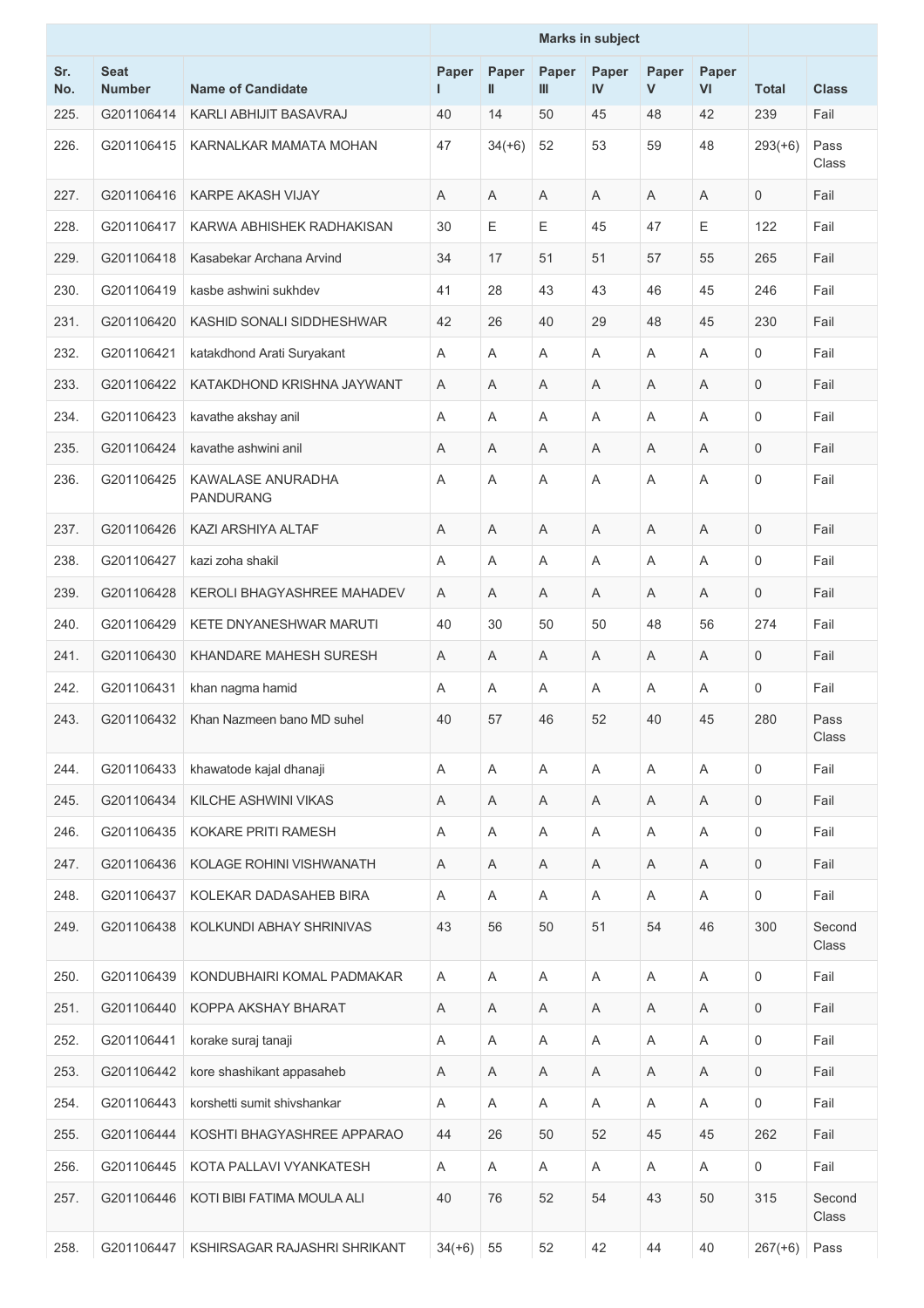|            |                              |                                 |            |            | <b>Marks in subject</b>   |             |             |                           |                     |                 |
|------------|------------------------------|---------------------------------|------------|------------|---------------------------|-------------|-------------|---------------------------|---------------------|-----------------|
| Sr.<br>No. | <b>Seat</b><br><b>Number</b> | <b>Name of Candidate</b>        | Paper<br>L | Paper<br>Ш | Paper<br>III              | Paper<br>IV | Paper<br>V  | Paper<br>VI               | <b>Total</b>        | <b>Class</b>    |
|            |                              |                                 |            |            |                           |             |             |                           |                     | Class           |
| 259.       | G201106448                   | KUDAL PRIYANKA MAHADEV          | A          | Α          | A                         | A           | Α           | A                         | $\mathbf 0$         | Fail            |
| 260.       | G201106449                   | kulkarni ravichandra ramesh     | 41         | 66         | 58                        | 45          | 47          | 45                        | 302                 | Second<br>Class |
| 261.       | G201106450                   | <b>KULKARNI GIREESH</b>         | Α          | Α          | Α                         | Α           | Α           | Α                         | $\mathsf{O}\xspace$ | Fail            |
| 262.       | G201106451                   | Kulkarni Gurudev Sanjay         | A          | Α          | $\mathsf A$               | A           | Α           | A                         | $\mathsf{O}\xspace$ | Fail            |
| 263.       | G201106452                   | Kulkarni Manisha Jaykumar       | A          | Α          | A                         | A           | A           | A                         | $\mathsf{O}\xspace$ | Fail            |
| 264.       | G201106453                   | kulkarni ninad uday             | Α          | Ε          | Е                         | A           | A           | Ε                         | $\mathbf 0$         | Fail            |
| 265.       | G201106454                   | KULKARNI PRACHI PRATAP          | A          | Α          | Ε                         | A           | Α           | Ε                         | $\mathsf{O}\xspace$ | Fail            |
| 266.       | G201106455                   | kunchapkar ganesh tukaram       | Α          | Α          | Α                         | A           | Α           | A                         | 0                   | Fail            |
| 267.       | G201106456                   | KUNI VYANKATESH DATTATRAY       | 46         | 26         | 42                        | 52          | 44          | Ε                         | 210                 | Fail            |
| 268.       | G201106457                   | <b>LANDGE SNEHA VAIJINATH</b>   | A          | Α          | Α                         | Α           | Α           | A                         | 0                   | Fail            |
| 269.       | G201106458                   | Lawate Jyoti Tanaji             | Α          | Α          | A                         | A           | A           | A                         | $\mathbf 0$         | Fail            |
| 270.       | G201106459                   | LIGADE RUTUJA DIPAK             | 40         | 40         | 53                        | 51          | 55          | 48                        | 287                 | Pass<br>Class   |
| 271.       | G201106460                   | LOKHANDE NISHA SEETARAM         | A          | Α          | Α                         | Α           | A           | Α                         | 0                   | Fail            |
| 272.       | G201106461                   | <b>LOKHANDE SANKET Bharat</b>   | A          | Α          | A                         | A           | Α           | A                         | $\mathbf 0$         | Fail            |
| 273.       | G201106462                   | LONDHE VINAYAK PANDURANG        | A          | Α          | A                         | A           | A           | A                         | $\mathbf 0$         | Fail            |
| 274.       | G201106463                   | MADDI ANIL NAGESH               | 35         | 31         | 40                        | 43          | 34          | 40                        | 223                 | Fail            |
| 275.       | G201106464                   | MADGONDE RASHMI RAVIKANT        | A          | Α          | A                         | A           | Α           | A                         | $\mathbf 0$         | Fail            |
| 276.       | G201106465                   | Magar Dattatraya Govardhan      | Α          | Α          | A                         | Α           | A           | A                         | 0                   | Fail            |
| 277.       | G201106466                   | MAHAJAN RAM SURESH              | 42         | $35(+5)$   | 50                        | 52          | 54          | 44                        | $277(+5)$           | Pass<br>Class   |
| 278.       | G201106467                   | makandar rahib mainuddin        | Α          | Α          | $\boldsymbol{\mathsf{A}}$ | A           | Α           | A                         | $\mathsf{O}\xspace$ | Fail            |
| 279.       | G201106468                   | makhare supriya sujay           | Α          | Α          | A                         | A           | A           | A                         | $\mathbf 0$         | Fail            |
| 280.       | G201106469                   | Maldar Naushad Ahmad Noor Ahmad | Α          | Α          | Α                         | A           | Α           | $\mathsf A$               | $\mathsf{O}\xspace$ | Fail            |
| 281.       | G201106470                   | <b>MANE DATTATRAY MANIK</b>     | Α          | A          | Α                         | Α           | A           | Α                         | $\mathbf 0$         | Fail            |
| 282.       | G201106471                   | MANE PRIYANKA BHARAT            | Α          | A          | Α                         | Α           | Α           | $\boldsymbol{\mathsf{A}}$ | $\mathbf 0$         | Fail            |
| 283.       | G201106472                   | Mane Rutuja Rajshekhar          | Α          | Α          | Α                         | Α           | Α           | Α                         | $\mathsf{O}$        | Fail            |
| 284.       | G201106473                   | Mane Sandesh Goutam             | Α          | A          | Α                         | A           | A           | Α                         | 0                   | Fail            |
| 285.       | G201106474                   | mane sonali dattatray           | Α          | A          | Α                         | A           | $\mathsf A$ | $\mathsf A$               | $\mathsf{O}\xspace$ | Fail            |
| 286.       | G201106475                   | Manthalakr Diksha Vilas         | Α          | Α          | A                         | Α           | Α           | Α                         | $\mathbf 0$         | Fail            |
| 287.       | G201106476                   | MASHALE NIKITA YALLAPPA         | Α          | A          | Α                         | Α           | A           | Α                         | $\mathsf{O}$        | Fail            |
| 288.       | G201106477                   | Mastud Vikram Sopan             | Α          | Α          | $\boldsymbol{\mathsf{A}}$ | A           | Α           | $\boldsymbol{\mathsf{A}}$ | $\mathsf{O}$        | Fail            |
| 289.       | G201106478                   | Menase Arti Prakash             | Α          | A          | A                         | A           | A           | A                         | $\mathsf{O}$        | Fail            |
| 290.       | G201106479                   | Mendhe Kedar Mallinath          | 40         | 55         | 46                        | 45          | 48          | 41                        | 275                 | Pass<br>Class   |
| 291.       | G201106480                   | MHANTATI BHAGYASHRI VITTHAL     | 45         | 59         | 53                        | 53          | 46          | 47                        | 303                 | Second<br>Class |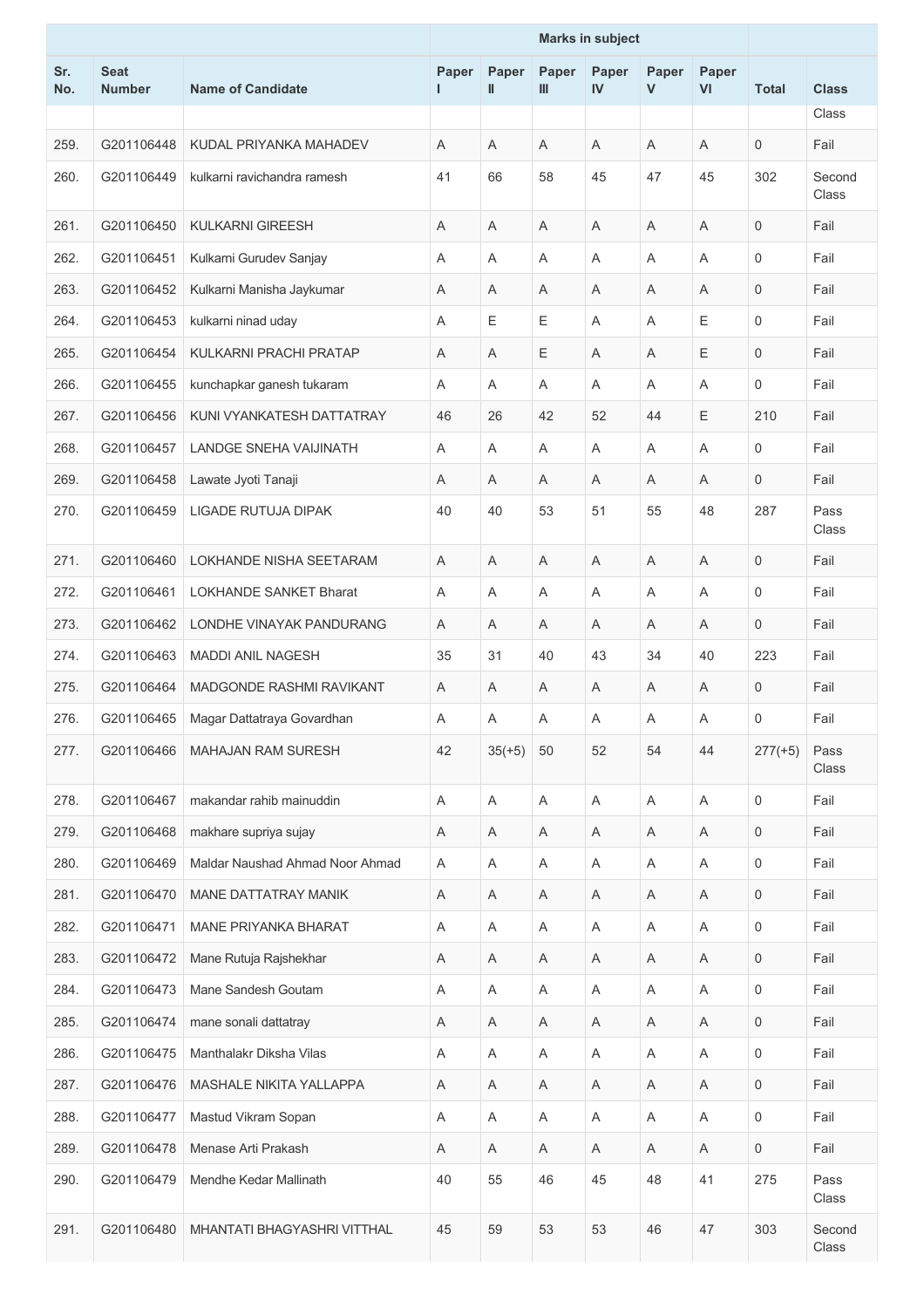|            |                              |                                           |            |            | <b>Marks in subject</b> |                       |             |             |                     |               |
|------------|------------------------------|-------------------------------------------|------------|------------|-------------------------|-----------------------|-------------|-------------|---------------------|---------------|
| Sr.<br>No. | <b>Seat</b><br><b>Number</b> | <b>Name of Candidate</b>                  | Paper<br>L | Paper<br>Ш | Paper<br>Ш              | Paper<br>$\mathbf{N}$ | Paper<br>V  | Paper<br>VI | <b>Total</b>        | <b>Class</b>  |
| 292.       | G201106481                   | <b>MHETRE ROHINI ANIL</b>                 | 25         | 45         | 54                      | 43                    | 51          | 50          | 268                 | Fail          |
| 293.       | G201106482                   | MHETRE SHRINIVAS SHIVAJI                  | A          | Α          | A                       | A                     | A           | A           | $\mathbf 0$         | Fail          |
| 294.       | G201106483                   | <b>MHETRE SUMIT ANIL</b>                  | 28         | 40         | 46                      | 40                    | 52          | 36          | 242                 | Fail          |
| 295.       | G201106484                   | MIRAJKAR PRIYANKA BABURAO                 | A          | Α          | Α                       | A                     | Α           | A           | $\mathbf 0$         | Fail          |
| 296.       | G201106485                   | mohite ganesh ravasaheb                   | A          | Α          | A                       | A                     | A           | A           | $\mathbf 0$         | Fail          |
| 297.       | G201106486                   | MOHITE JYOTI SANDEEP                      | Α          | Α          | A                       | A                     | A           | E           | $\mathbf 0$         | Fail          |
| 298.       | G201106487                   | Moholkar Mohsin Ahmed Munir Ahmed         | 47         | 43         | 46                      | 44                    | 56          | 45          | 281                 | Pass<br>Class |
| 299.       | G201106488                   | more amol prakash                         | A          | Α          | A                       | A                     | A           | Α           | $\mathbf 0$         | Fail          |
| 300.       | G201106489                   | MORE PANDURANG BHARAT                     | Α          | Α          | A                       | A                     | Α           | A           | 0                   | Fail          |
| 301.       | G201106490                   | <b>MORE SWAPNIL ARUN</b>                  | A          | Α          | Α                       | A                     | A           | A           | $\mathbf 0$         | Fail          |
| 302.       | G201106491                   | MUDTANPALLI PALLAVI SHRINIVAS             | Α          | Α          | A                       | A                     | Α           | Α           | 0                   | Fail          |
| 303.       | G201106492                   | Mujavar Anisa Nurmahamad                  | A          | Α          | Α                       | A                     | A           | A           | $\mathbf 0$         | Fail          |
| 304.       | G201106493                   | Mule Rohit Siddheshwar                    | 44         | 50         | 56                      | 43                    | 52          | 47          | 292                 | Pass<br>Class |
| 305.       | G201106494                   | <b>MULLA AFRIN KHAJASAB</b>               | A          | Α          | A                       | A                     | A           | A           | $\mathbf 0$         | Fail          |
| 306.       | G201106495                   | mundhe sujit yuvaraj                      | A          | A          | A                       | A                     | A           | A           | $\mathbf 0$         | Fail          |
| 307.       | G201106496                   | MUTKIRI MAMTA SHRINIVAS                   | Α          | Α          | Α                       | A                     | Α           | Α           | 0                   | Fail          |
| 308.       | G201106497                   | MUTKIRI MONIKA NARSAPPA                   | Α          | Α          | A                       | A                     | Α           | A           | 0                   | Fail          |
| 309.       | G201106498                   | myakal Gopinath Sidram                    | 41         | 41         | 34                      | 36                    | 40          | 41          | 233                 | Fail          |
| 310.       | G201106499                   | <b>MYATAROLU MANIK HEMANT</b>             | Α          | Α          | Α                       | A                     | Α           | Α           | 0                   | Fail          |
| 311.       | G201106500                   | Nadargi Shilpa Ravi                       | $34(+6)$   | 57         | 46                      | 45                    | 51          | 48          | $281(+6)$           | Pass<br>Class |
| 312.       | G201106501                   | NAIKWADI MAULA ALI MD RAFIQUE             | 20         | E          | 30                      | 36                    | 23          | E           | 109                 | Fail          |
| 313.       | G201106502                   | nalawade mayuri bharat                    | Α          | Α          | A                       | A                     | A           | A           | $\mathbf 0$         | Fail          |
| 314.       | G201106503                   | nalla rahulkumar kondayya                 | A          | Α          | A                       | A                     | A           | A           | $\mathsf{O}$        | Fail          |
| 315.       | G201106504                   | narkhedkar kishor rameshwar               | 34         | 20         | 45                      | 24                    | 42          | 43          | 208                 | Fail          |
| 316.       | G201106505                   | nikam chaitali hanumant                   | Α          | Α          | Α                       | Α                     | A           | Α           | $\mathbf 0$         | Fail          |
| 317.       | G201106506                   | nili vaibhav vyankatesh                   | Α          | A          | A                       | A                     | A           | A           | $\mathsf{O}$        | Fail          |
| 318.       | G201106507                   | NIMBALKAR AUDUMBAR<br><b>GANGADHAR</b>    | Α          | Α          | $\mathsf A$             | A                     | Α           | A           | $\mathsf{O}\xspace$ | Fail          |
| 319.       | G201106508                   | NIRALI PARAG SADASHIV                     | Α          | A          | A                       | A                     | Α           | Α           | $\mathsf{O}$        | Fail          |
| 320.       | G201106509                   | OVARIKAR KAUMUDEE SHRINIVAS               | Α          | A          | Α                       | Α                     | A           | Α           | $\mathsf{O}\xspace$ | Fail          |
| 321.       | G201106510                   | PACHHAPURKAR VAISHNAVI<br><b>RAMAKANT</b> | 44         | 40         | 41                      | 52                    | 53          | 53          | 283                 | Pass<br>Class |
| 322.       | G201106511                   | PADULE CHHAYA JALINDAR                    | A          | Α          | $\mathsf A$             | A                     | A           | A           | $\mathsf{O}$        | Fail          |
| 323.       | G201106512                   | PAL SEEMA MAHINDRASINGH                   | Α          | A          | A                       | A                     | A           | A           | $\mathbf 0$         | Fail          |
| 324.       | G201106513                   | PANDHARE NITIN GOVIND                     | 41         | 46         | 44                      | 42                    | $\mathsf E$ | Ε           | 173                 | Pass<br>Class |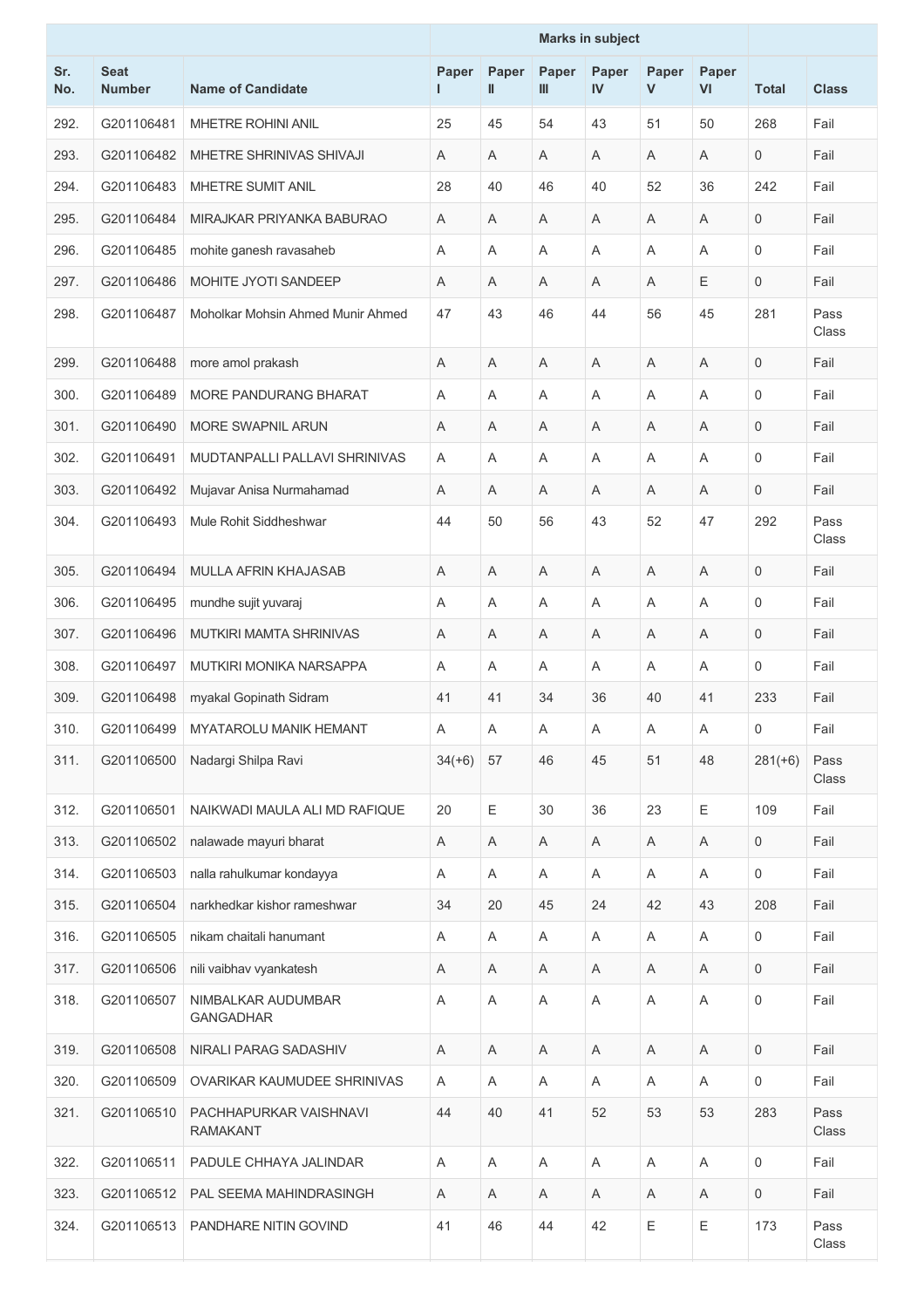|            |                              |                               |       |                                                                                                                                                                                                                                                                                                                                                                                                                                                                       |                         | <b>Marks in subject</b> |                       |             |              |                 |
|------------|------------------------------|-------------------------------|-------|-----------------------------------------------------------------------------------------------------------------------------------------------------------------------------------------------------------------------------------------------------------------------------------------------------------------------------------------------------------------------------------------------------------------------------------------------------------------------|-------------------------|-------------------------|-----------------------|-------------|--------------|-----------------|
| Sr.<br>No. | <b>Seat</b><br><b>Number</b> | <b>Name of Candidate</b>      | Paper | Paper<br>$\mathop{  }% \mathop{  } \mathop{  } \mathop{  }% \mathop{  } \mathop{  } \mathop{  } \mathop{  } \mathop{  } \mathop{  } \mathop{  } \mathop{  } \mathop{  } \mathop{  } \mathop{  } \mathop{  } \mathop{  } \mathop{  } \mathop{  } \mathop{  } \mathop{  } \mathop{  } \mathop{  } \mathop{  } \mathop{  } \mathop{  } \mathop{  } \mathop{  } \mathop{  } \mathop{  } \mathop{  } \mathop{  } \mathop{  } \mathop{  } \mathop{  } \mathop{  } \mathop{$ | Paper<br>$\mathbf{III}$ | Paper<br><b>IV</b>      | Paper<br>$\mathsf{V}$ | Paper<br>VI | <b>Total</b> | <b>Class</b>    |
| 325.       | G201106514                   | Pankar Vinay Krishna          | Α     | Α                                                                                                                                                                                                                                                                                                                                                                                                                                                                     | Α                       | Α                       | Α                     | $\mathsf A$ | 0            | Fail            |
| 326.       | G201106515                   | PARDESHI NIKHIL SHANKARSING   | A     | A                                                                                                                                                                                                                                                                                                                                                                                                                                                                     | A                       | Α                       | A                     | A           | 0            | Fail            |
| 327.       | G201106516                   | PARDESHI SHUBHAM KANHAIYYALAL | 40    | $34(+6)$                                                                                                                                                                                                                                                                                                                                                                                                                                                              | 45                      | 54                      | 53                    | 54          | $280(+6)$    | Pass<br>Class   |
| 328.       | G201106517                   | PATADE SUDHIR YASHWANT        | A     | A                                                                                                                                                                                                                                                                                                                                                                                                                                                                     | Α                       | Α                       | A                     | A           | 0            | Fail            |
| 329.       | G201106518                   | Patankar Aishwarya Ambadas    | 45    | 64                                                                                                                                                                                                                                                                                                                                                                                                                                                                    | 60                      | 54                      | 64                    | 54          | 341          | Second<br>Class |
| 330.       | G201106519                   | Patankar Pooja Ambadas        | 41    | 51                                                                                                                                                                                                                                                                                                                                                                                                                                                                    | 61                      | 53                      | 63                    | 55          | 324          | Second<br>Class |
| 331.       | G201106520                   | patel aquib ejaz ahmed        | 40    | 55                                                                                                                                                                                                                                                                                                                                                                                                                                                                    | 47                      | 52                      | 55                    | 40          | 289          | Pass<br>Class   |
| 332.       | G201106521                   | Patel Asjad Mohammed shafique | A     | A                                                                                                                                                                                                                                                                                                                                                                                                                                                                     | A                       | Α                       | A                     | A           | 0            | Fail            |
| 333.       | G201106522                   | patel saba aejaz              | 45    | 63                                                                                                                                                                                                                                                                                                                                                                                                                                                                    | 57                      | 53                      | 50                    | 46          | 314          | Second<br>Class |
| 334.       | G201106523                   | Pathan Amrin Kalimoddin       | A     | Α                                                                                                                                                                                                                                                                                                                                                                                                                                                                     | Α                       | Α                       | A                     | A           | 0            | Fail            |
| 335.       | G201106524                   | PATHAN SAIFALI MDRAFIK        | 28    | Ε                                                                                                                                                                                                                                                                                                                                                                                                                                                                     | 40                      | 41                      | 29                    | Ε           | 138          | Fail            |
| 336.       | G201106525                   | PATIL ALKA DHONDI             | A     | A                                                                                                                                                                                                                                                                                                                                                                                                                                                                     | Α                       | Α                       | A                     | A           | 0            | Fail            |
| 337.       | G201106526                   | Patil Anjali Balasaheb        | A     | A                                                                                                                                                                                                                                                                                                                                                                                                                                                                     | Α                       | Α                       | A                     | Α           | 0            | Fail            |
| 338.       | G201106527                   | PATIL GEETA PRAKASH           | 21    | 40                                                                                                                                                                                                                                                                                                                                                                                                                                                                    | 40                      | 16                      | A                     | A           | 117          | Fail            |
| 339.       | G201106528                   | PATIL KAJAL ANILKUMAR         | Α     | A                                                                                                                                                                                                                                                                                                                                                                                                                                                                     | Α                       | Α                       | Α                     | Α           | 0            | Fail            |
| 340.       | G201106529                   | PATIL KAMALAKAR MALKAPPA      | A     | A                                                                                                                                                                                                                                                                                                                                                                                                                                                                     | Α                       | Α                       | Α                     | A           | 0            | Fail            |
| 341.       | G201106530                   | PATIL KOMAL GOPINATH          | Α     | Α                                                                                                                                                                                                                                                                                                                                                                                                                                                                     | A                       | Α                       | A                     | Α           | 0            | Fail            |
| 342.       | G201106531                   | Patil Pandurang Laxman        | A     | Α                                                                                                                                                                                                                                                                                                                                                                                                                                                                     | Α                       | A                       | A                     | Α           | 0            | Fail            |
| 343.       | G201106532                   | PATIL PRAJAKTA DATTATRAY      | Α     | Α                                                                                                                                                                                                                                                                                                                                                                                                                                                                     | Α                       | Α                       | A                     | Ε           | 0            | Fail            |
| 344.       | G201106533                   | patil sharanappa vijaykumar   | A     | A                                                                                                                                                                                                                                                                                                                                                                                                                                                                     | A                       | Α                       | Α                     | A           | 0            | Fail            |
| 345.       | G201106534                   | Patil Shrutika Shahsikant     | 42    | 40                                                                                                                                                                                                                                                                                                                                                                                                                                                                    | 45                      | 45                      | 47                    | 42          | 261          | Pass<br>Class   |
| 346.       | G201106535                   | PATIL TUSHAR VIKAS            | 50    | 27                                                                                                                                                                                                                                                                                                                                                                                                                                                                    | 47                      | 30                      | 46                    | 44          | 244          | Fail            |
| 347.       | G201106536                   | PAWALE SHWETA GURULING        | A     | Α                                                                                                                                                                                                                                                                                                                                                                                                                                                                     | Α                       | Α                       | A                     | Α           | 0            | Fail            |
| 348.       | G201106537                   | PAWAR ABHISHEK ASHOK          | Α     | A                                                                                                                                                                                                                                                                                                                                                                                                                                                                     | Α                       | Α                       | A                     | A           | 0            | Fail            |
| 349.       | G201106538                   | PAWAR GAYITRI ANIL            | A     | A                                                                                                                                                                                                                                                                                                                                                                                                                                                                     | Α                       | A                       | Α                     | A           | 0            | Fail            |
| 350.       | G201106539                   | PAWAR KALYANI SUHAS           | Α     | Α                                                                                                                                                                                                                                                                                                                                                                                                                                                                     | Α                       | A                       | Α                     | Α           | 0            | Fail            |
| 351.       | G201106540                   | PAWAR MAYURI GOPIKRUSHNA      | Α     | Α                                                                                                                                                                                                                                                                                                                                                                                                                                                                     | Α                       | Α                       | Α                     | Α           | 0            | Fail            |
| 352.       | G201106541                   | PAWAR POOJA PRAMOD            | A     | A                                                                                                                                                                                                                                                                                                                                                                                                                                                                     | A                       | A                       | A                     | Α           | 0            | Fail            |
| 353.       | G201106542                   | PAWAR PRIYANKA AMBADAS        | 35    | 41                                                                                                                                                                                                                                                                                                                                                                                                                                                                    | 43                      | 45                      | 40                    | A           | 204          | Fail            |
| 354.       | G201106543                   | PAWAR SAMBHAJI ANIL           | 24    | 23                                                                                                                                                                                                                                                                                                                                                                                                                                                                    | 34                      | 16                      | 26                    | 34          | 157          | Fail            |
| 355.       | G201106544                   | PAWAR SUNIL BHARAT            | A     | Α                                                                                                                                                                                                                                                                                                                                                                                                                                                                     | A                       | A                       | A                     | Α           | 0            | Fail            |
| 356.       | G201106545                   | PAWAR VIKRAM RAMESH           | Α     | Α                                                                                                                                                                                                                                                                                                                                                                                                                                                                     | Α                       | Α                       | A                     | $\mathsf A$ | 0            | Fail            |
| 357.       | G201106546                   | PEGDYAL AMRUTA UMAKANT        | A     | Α                                                                                                                                                                                                                                                                                                                                                                                                                                                                     | A                       | A                       | A                     | Α           | 0            | Fail            |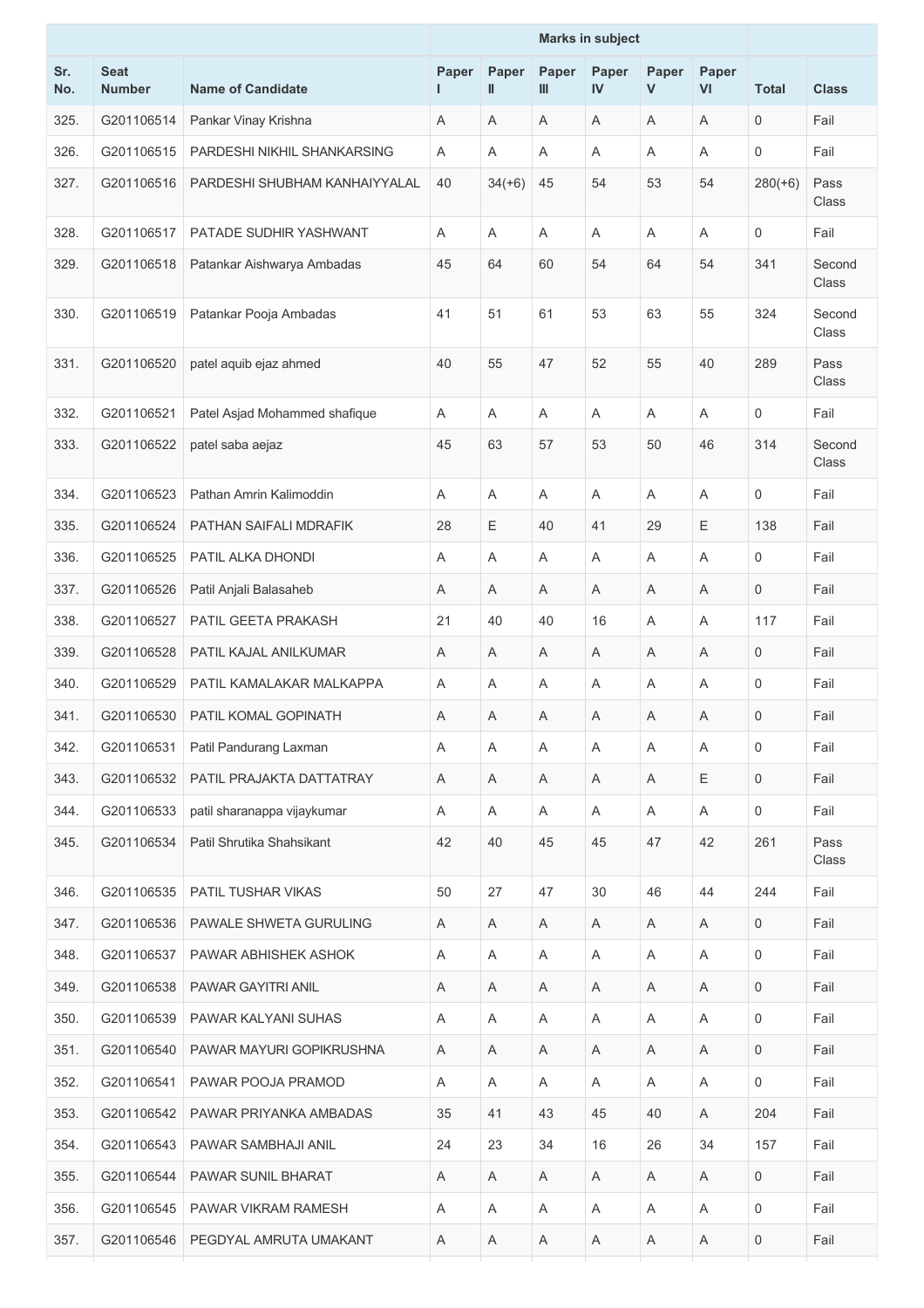|            |                              |                                  |                |            | <b>Marks in subject</b> |             |            |             |                     |                 |
|------------|------------------------------|----------------------------------|----------------|------------|-------------------------|-------------|------------|-------------|---------------------|-----------------|
| Sr.<br>No. | <b>Seat</b><br><b>Number</b> | <b>Name of Candidate</b>         | Paper<br>L     | Paper<br>Ш | Paper<br>Ш              | Paper<br>IV | Paper<br>V | Paper<br>VI | <b>Total</b>        | <b>Class</b>    |
| 358.       | G201106547                   | Pirjade soheb shakil ahamad      | 15             | Е          | 40                      | 18          | 31         | Е           | 104                 | Fail            |
| 359.       | G201106548                   | Pujari Gayatri Kiranraj          | Α              | Α          | Α                       | Α           | Α          | Α           | 0                   | Fail            |
| 360.       | G201106549                   | PUKALE ARCHANA NAGESH            | Α              | Α          | Α                       | A           | Α          | A           | 0                   | Fail            |
| 361.       | G201106550                   | Pullur Varsha Krishnat           | A              | Α          | A                       | A           | A          | A           | 0                   | Fail            |
| 362.       | G201106551                   | punekar md mohsin akhlaque ahmed | 41             | Е          | 43                      | 41          | 28         | 40          | 193                 | Fail            |
| 363.       | G201106552                   | Purud Lata Nagesh                | 45             | 58         | 50                      | 41          | 47         | 50          | 291                 | Pass<br>Class   |
| 364.       | G201106553                   | qadri naziya a razzaque          | 45             | 54         | 52                      | 50          | 58         | 52          | 311                 | Second<br>Class |
| 365.       | G201106554                   | Rampure Umarfarooque Sameer      | 47             | 68         | 55                      | 42          | 52         | 48          | 312                 | Second<br>Class |
| 366.       | G201106555                   | RANDAVE NARAYAN SITARAM          | A              | A          | Α                       | A           | Α          | Α           | 0                   | Fail            |
| 367.       | G201106556                   | RANDIVE RUSHIKESH AJITKUMAR      | Α              | Α          | Α                       | Α           | Α          | A           | $\mathbf 0$         | Fail            |
| 368.       | G201106557                   | RANKHAMBE SUDHA MALHARI          | Α              | Α          | Α                       | Α           | Α          | A           | 0                   | Fail            |
| 369.       | G201106558                   | RATHOD JYOTI RAVINDRA            | A              | Α          | Α                       | A           | Α          | A           | 0                   | Fail            |
| 370.       | G201106559                   | ratnaparkhi Guruprasad arun      | Α              | Α          | Α                       | A           | A          | A           | 0                   | Fail            |
| 371.       | G201106560                   | RAUT SAYALI BHALCHANDRA          | 34             | 54         | 40                      | 25          | 40         | 44          | 237                 | Fail            |
| 372.       | G201106561                   | Rede Vishal Ravindra             | Α              | Α          | Α                       | Α           | A          | A           | 0                   | Fail            |
| 373.       | G201106562                   | sabban anita ambadas             | Ε              | Ε          | Ε                       | Е           | Ε          | 57          | 57                  | Pass<br>Class   |
| 374.       | G201106563                   | SADAPHULE POOJA RAWASAHEB        | Α              | Α          | Α                       | A           | Α          | A           | 0                   | Fail            |
| 375.       | G201106564                   | SAGARE AISHWARYA RAJSHEKHAR      | 30             | 64         | 34                      | 28          | 40         | 35          | 231                 | Fail            |
| 376.       | G201106565                   | SAI SIDDHALING JANARADHAN        | $\overline{7}$ | Е          | A                       | A           | Α          | Ε           | $\overline{7}$      | Fail            |
| 377.       | G201106566                   | SAKHARE MAYURI BHARAT            | Α              | Α          | Α                       | Α           | A          | Α           | $\mathbf 0$         | Fail            |
| 378.       | G201106567                   | Sakhare Sujata Sanjay            | Ε              | 25         | Ε                       | 54          | Ε          | E           | 79                  | Fail            |
| 379.       | G201106568                   | SALGAR BHAGYASHREE MAHADEO       | Α              | Α          | Α                       | A           | Α          | A           | $\mathsf{O}\xspace$ | Fail            |
| 380.       | G201106569                   | SALUNKE MALKARJUN SHIVAJI        | A              | A          | Α                       | A           | A          | Α           | $\mathbf 0$         | Fail            |
| 381.       | G201106570                   | Salunke Sunita Tulajaram         | 28             | 60         | 40                      | 29          | 46         | 40          | 243                 | Fail            |
| 382.       | G201106571                   | SALUNKHE SUMIT RAMCHANDRA        | Α              | Α          | Α                       | Α           | A          | A           | $\mathbf 0$         | Fail            |
| 383.       | G201106572                   | Samindar Bajirao Bhimrao         | Ε              | A          | Ε                       | E           | Ε          | A           | $\mathbf 0$         | Fail            |
| 384.       | G201106573                   | Sangve Dipali Satish             | 50             | 42         | 61                      | 52          | 64         | 52          | 321                 | Second<br>Class |
| 385.       | G201106574                   | Sankh mandakini mahesh           | Α              | A          | A                       | A           | A          | A           | $\mathbf 0$         | Fail            |
| 386.       | G201106575                   | SAPTAL ANJALI BALKRISHNA         | 46             | 57         | 50                      | $36(+4)$    | 50         | 40          | $279(+4)$           | Pass<br>Class   |
| 387.       | G201106576                   | SAVANT AAKASH HAJIMALANG         | 40             | 48         | 50                      | 33          | 46         | 36          | 253                 | Fail            |
| 388.       | G201106577                   | SHAHAPURKAR AISHWARYA LAXMAN     | A              | A          | Α                       | Α           | A          | A           | $\mathbf 0$         | Fail            |
| 389.       | G201106578                   | shaikh mohmedshahabaj khalil     | 40             | 51         | 51                      | 41          | 42         | 46          | 271                 | Pass<br>Class   |
| 390.       | G201106579                   | SHAIKH AMRIN RAJAHAMAD           | 40             | 40         | 53                      | 52          | 59         | 56          | 300                 | Second          |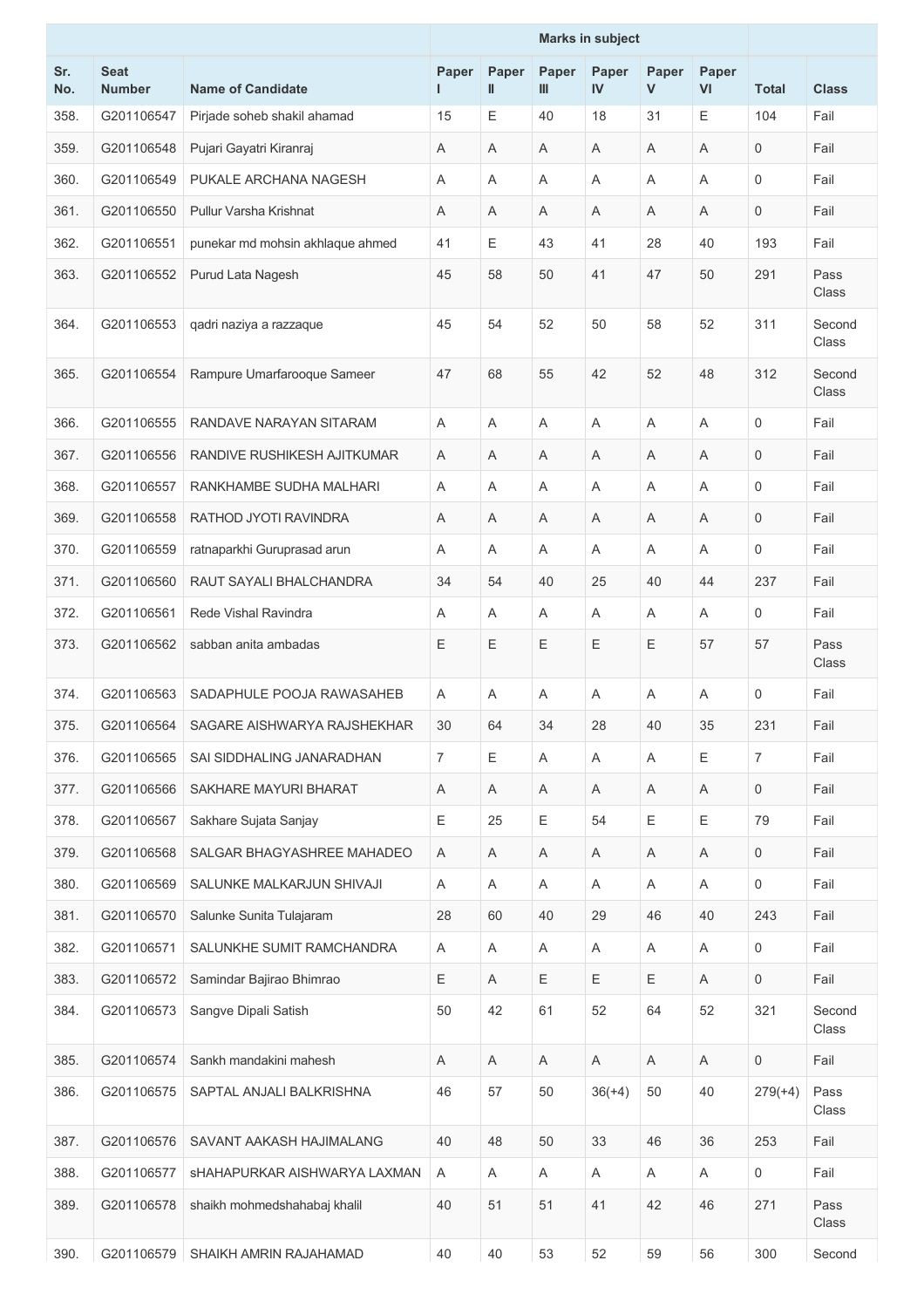|            |                              |                               | <b>Marks in subject</b> |             |             |             |            |                           |                     |                 |
|------------|------------------------------|-------------------------------|-------------------------|-------------|-------------|-------------|------------|---------------------------|---------------------|-----------------|
| Sr.<br>No. | <b>Seat</b><br><b>Number</b> | <b>Name of Candidate</b>      | Paper<br>I.             | Paper<br>Ш  | Paper<br>Ш  | Paper<br>IV | Paper<br>V | Paper<br>VI               | <b>Total</b>        | <b>Class</b>    |
|            |                              |                               |                         |             |             |             |            |                           |                     | Class           |
| 391.       | G201106580                   | SHAIKH FATIMA ASHFAQUE        | A                       | Α           | A           | Α           | A          | A                         | $\mathbf 0$         | Fail            |
| 392.       | G201106581                   | shaikh gaus salim             | Α                       | Α           | Α           | A           | Α          | A                         | $\mathbf 0$         | Fail            |
| 393.       | G201106582                   | <b>SHAIKH GULNAJ ISAK</b>     | 43                      | 48          | 50          | 45          | 51         | 40                        | 277                 | Pass<br>Class   |
| 394.       | G201106583                   | SHAIKH JAINUDDIN DILAWAR      | A                       | A           | A           | A           | Α          | A                         | 0                   | Fail            |
| 395.       | G201106584                   | shaikh md awes faqir ahmed    | 53                      | 62          | 61          | 56          | 50         | 50                        | 332                 | Second<br>Class |
| 396.       | G201106585                   | SHAIKH MUSKAN M HANIF         | Α                       | A           | A           | A           | A          | A                         | $\mathbf 0$         | Fail            |
| 397.       | G201106586                   | SHAIKH SALMAN SHAKEEL         | 29                      | 55          | 40          | 51          | 40         | 40                        | 255                 | Fail            |
| 398.       | G201106587                   | shaikh suhail ayyub           | A                       | Α           | A           | A           | Α          | A                         | $\mathbf 0$         | Fail            |
| 399.       | G201106588                   | <b>SHAIKH SUHAIL ILAHI</b>    | E                       | 60          | 51          | 47          | Ε          | E                         | 158                 | Pass<br>Class   |
| 400.       | G201106589                   | SHAIKH TANVEER KHALIL         | A                       | Α           | 35          | A           | Α          | A                         | 35                  | Fail            |
| 401.       | G201106590                   | SHAIKH TAUSIF ABDUL RAHAMAN   | 50                      | 57          | 57          | 57          | 58         | 58                        | 337                 | Second<br>Class |
| 402.       | G201106591                   | SHAIKH TAYYABA SATTAR         | Α                       | Α           | A           | A           | Α          | A                         | $\mathbf 0$         | Fail            |
| 403.       | G201106592                   | SHAIKH WAJAHAT ALI ILAHI      | 50                      | 62          | 65          | 52          | 44         | 53                        | 326                 | Second<br>Class |
| 404.       | G201106593                   | shankur Vivek Prakash         | A                       | A           | A           | A           | A          | A                         | $\mathbf 0$         | Fail            |
| 405.       | G201106594                   | SHARNARTHI PRAJAKTA SUNIL     | A                       | Α           | A           | Α           | A          | A                         | 0                   | Fail            |
| 406.       | G201106595                   | SHENDAGE SACHIN SOMANING      | 40                      | 30          | 41          | 54          | 34         | 40                        | 239                 | Fail            |
| 407.       | G201106596                   | SHENDEKAR NAVANATH MAHADEV    | 46                      | A           | A           | Α           | A          | 50                        | 96                  | Fail            |
| 408.       | G201106597                   | sherikar aafreen a hameed     | Α                       | A           | $\mathsf A$ | Α           | A          | $\boldsymbol{\mathsf{A}}$ | $\mathbf 0$         | Fail            |
| 409.       | G201106598                   | shinde ganesh sambhaji        | Α                       | Α           | Α           | Α           | A          | A                         | $\mathbf 0$         | Fail            |
| 410.       | G201106599                   | shinde ganesh shivaji         | Α                       | Α           | A           | Α           | Α          | A                         | 0                   | Fail            |
| 411.       | G201106600                   | SHINDE PAVAN SHIVAJI          | Α                       | $\mathsf A$ | Α           | Α           | Α          | $\mathsf A$               | $\mathsf{O}\xspace$ | Fail            |
| 412.       | G201106601                   | SHINDE PRAMOD POPAT           | Α                       | Α           | Α           | Α           | Α          | A                         | $\mathbf 0$         | Fail            |
| 413.       | G201106602                   | shinde prashant balasaheb     | Α                       | Ε           | Ε           | Α           | A          | A                         | $\mathbf 0$         | Fail            |
| 414.       | G201106603                   | shinde sitaram mohan          | 26                      | 52          | 41          | 36          | 40         | 43                        | 238                 | Fail            |
| 415.       | G201106604                   | SHINDE SWATI SOPAN            | Α                       | Α           | Α           | A           | Α          | Α                         | $\mathbf 0$         | Fail            |
| 416.       | G201106605                   | SHINDE VITTHAL SANJAY         | Α                       | $\mathsf A$ | Α           | Α           | Α          | $\mathsf A$               | $\mathsf{O}\xspace$ | Fail            |
| 417.       | G201106606                   | Shinge Soniya Mahadev         | Α                       | A           | Α           | A           | A          | A                         | $\mathsf{O}\xspace$ | Fail            |
| 418.       | G201106607                   | SHIVSINGWALE VAISHALI SHANKAR | 55                      | 65          | 56          | 45          | 53         | 42                        | 316                 | Second<br>Class |
| 419.       | G201106608                   | Shreeram Ganesh Ravi          | Α                       | Α           | $\mathsf A$ | $\mathsf A$ | Α          | A                         | $\mathsf{O}\xspace$ | Fail            |
| 420.       | G201106609                   | SOLANKAR MARUTI SATISH        | Α                       | A           | Α           | Α           | A          | A                         | $\mathsf{O}\xspace$ | Fail            |
| 421.       | G201106610                   | SOMA KISHOR PRAKASH           | A                       | A           | Α           | A           | A          | A                         | $\mathsf{O}\xspace$ | Fail            |
| 422.       | G201106611                   | Suradkar Sourabh Gopinath     | 19                      | 11          | 34          | 36          | 31         | 34                        | 165                 | Fail            |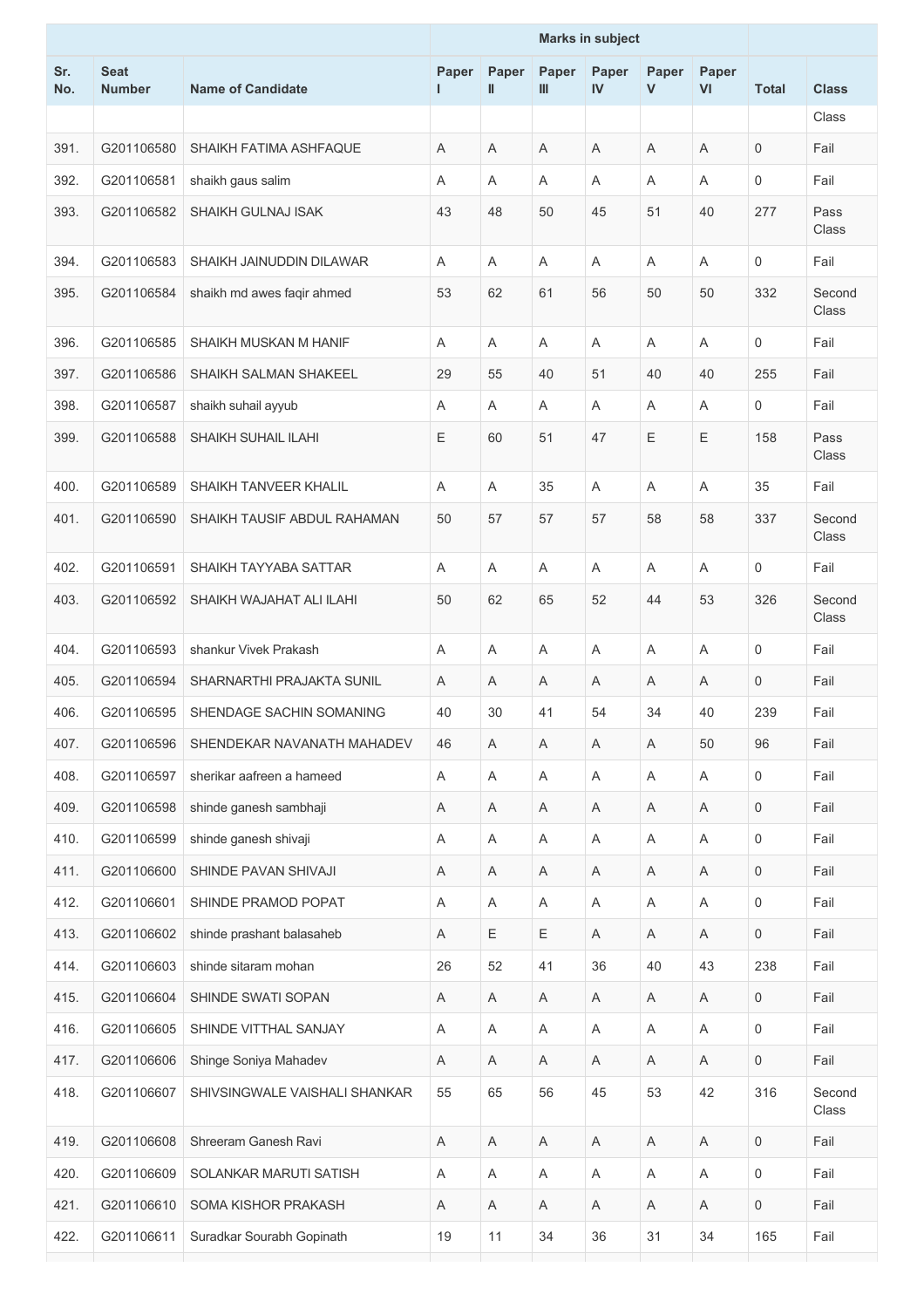|            |                              |                                          |            | <b>Marks in subject</b> |             |             |            |                           |                     |                 |
|------------|------------------------------|------------------------------------------|------------|-------------------------|-------------|-------------|------------|---------------------------|---------------------|-----------------|
| Sr.<br>No. | <b>Seat</b><br><b>Number</b> | <b>Name of Candidate</b>                 | Paper<br>L | Paper<br>Ш              | Paper<br>Ш  | Paper<br>IV | Paper<br>V | Paper<br>VI               | <b>Total</b>        | <b>Class</b>    |
| 423.       | G201106612                   | SURAVASE PUSHPANJALI<br><b>PANDURANG</b> | Α          | Α                       | Α           | A           | Α          | A                         | $\mathbf 0$         | Fail            |
| 424.       | G201106613                   | Surde Pratiksh Ramesh                    | 46         | 59                      | 56          | 56          | 63         | 46                        | 326                 | Second<br>Class |
| 425.       | G201106614                   | SURVASE AKSHAY ANKUSH                    | A          | A                       | A           | A           | A          | A                         | $\mathbf 0$         | Fail            |
| 426.       | G201106615                   | SURVASE ANKITA ANKUSH                    | Α          | Α                       | A           | A           | Α          | A                         | 0                   | Fail            |
| 427.       | G201106616                   | Survase Ganesh Dinkar                    | Α          | Α                       | Α           | A           | Α          | A                         | $\mathbf 0$         | Fail            |
| 428.       | G201106617                   | SURVASE GANESH RAGHUNATH                 | A          | A                       | A           | A           | Α          | A                         | $\mathbf 0$         | Fail            |
| 429.       | G201106618                   | SURVASE KANCHAN RAMESH                   | Α          | Α                       | Α           | A           | Α          | A                         | $\mathbf 0$         | Fail            |
| 430.       | G201106619                   | Surve Shubham Hanamant                   | 30         | 29                      | 51          | 44          | 40         | 40                        | 234                 | Fail            |
| 431.       | G201106620                   | SURWASE MAYA SATISH                      | Α          | Α                       | Α           | A           | Α          | Α                         | $\mathbf 0$         | Fail            |
| 432.       | G201106621                   | Surwase Rajendra Tukaram                 | A          | A                       | A           | A           | Α          | A                         | 0                   | Fail            |
| 433.       | G201106622                   | Surwase Sham Babaurao                    | Α          | Α                       | Α           | A           | Α          | A                         | 0                   | Fail            |
| 434.       | G201106623                   | SUTAR PRASHANT DATTATRAYA                | 34         | 34                      | 57          | 25          | 40         | 43                        | 233                 | Fail            |
| 435.       | G201106624                   | <b>SUTAR SURAJ BABAN</b>                 | A          | Α                       | A           | A           | A          | A                         | $\mathbf 0$         | Fail            |
| 436.       | G201106625                   | <b>TAKALE RAVIKIRAN VITTHAL</b>          | Α          | Α                       | Α           | A           | Α          | A                         | 0                   | Fail            |
| 437.       | G201106626                   | takmoge priya pandurang                  | Α          | Α                       | Α           | A           | Α          | A                         | $\mathbf 0$         | Fail            |
| 438.       | G201106627                   | tambat uma vishwanath                    | A          | A                       | A           | A           | Α          | $\overline{A}$            | $\mathbf 0$         | Fail            |
| 439.       | G201106628                   | tambile mohini mukund                    | Α          | Α                       | Α           | Α           | A          | A                         | $\mathbf 0$         | Fail            |
| 440.       | G201106629                   | <b>TAMBOLI HINA SARDAR</b>               | 46         | 23                      | 54          | 51          | 43         | 47                        | 264                 | Fail            |
| 441.       | G201106630                   | <b>Tatipamul Lata Devidas</b>            | E          | Е                       | Ε           | Ε           | Ε          | Α                         | $\mathbf 0$         | Fail            |
| 442.       | G201106631                   | TAWARE AKSHAY RAJENDRA                   | 40         | 12                      | 43          | 36          | 40         | 40                        | 211                 | Fail            |
| 443.       | G201106632                   | Tekale Rajaknya Mitthu                   | Α          | Α                       | Α           | Α           | A          | $\boldsymbol{\mathsf{A}}$ | $\mathbf 0$         | Fail            |
| 444.       | G201106633                   | Teke Akshay Kumar                        | A          | A                       | Α           | Α           | A          | Α                         | 0                   | Fail            |
| 445.       | G201106634                   | THAKUR MONIKA ONKARSINGH                 | Α          | A                       | Α           | $\mathsf A$ | Α          | $\boldsymbol{\mathsf{A}}$ | $\mathsf{O}\xspace$ | Fail            |
| 446.       | G201106635                   | thankedar nikita suresh                  | Α          | A                       | Α           | Α           | A          | Α                         | $\mathsf{O}\xspace$ | Fail            |
| 447.       | G201106636                   | THOMBARE PRATHMESH VISHWAS               | Α          | A                       | A           | Α           | Α          | $\boldsymbol{\mathsf{A}}$ | $\mathbf 0$         | Fail            |
| 448.       | G201106637                   | Tugaonkar Aarti Prakash                  | 34         | 30                      | 40          | 43          | 40         | 40                        | 227                 | Fail            |
| 449.       | G201106638                   | Ubale Pratiksha Rajendra                 | Α          | A                       | Α           | Α           | A          | A                         | $\mathsf{O}$        | Fail            |
| 450.       | G201106639                   | Udagiri Sarika rajiv                     | 40         | 16                      | 43          | 52          | 47         | 44                        | 242                 | Fail            |
| 451.       | G201106640                   | unhale shital maruti                     | Α          | A                       | Α           | A           | A          | Α                         | $\mathbf 0$         | Fail            |
| 452.       | G201106641                   | VADAJE ARCHANA SHRIMANT                  | 57         | 56                      | 64          | 58          | 65         | 50                        | 350                 | Second<br>Class |
| 453.       | G201106642                   | VADAJE KALPANA SHRIMANT                  | E          | 67                      | Ε           | Е           | Ε          | Ε                         | 67                  | Pass<br>Class   |
| 454.       | G201106643                   | vaidya Sonal Girish                      | E          | $\mathsf E$             | E           | 45          | 45         | Ε                         | 90                  | Pass<br>Class   |
| 455.       | G201106644                   | VARDEKAR AKSHAY RAJU                     | Α          | Α                       | Α           | Α           | A          | Α                         | $\mathbf 0$         | Fail            |
| 456.       | G201106645                   | Varpe Sarika Vishal                      | Α          | Α                       | $\mathsf A$ | $\mathsf A$ | A          | $\boldsymbol{\mathsf{A}}$ | $\mathsf{0}$        | Fail            |